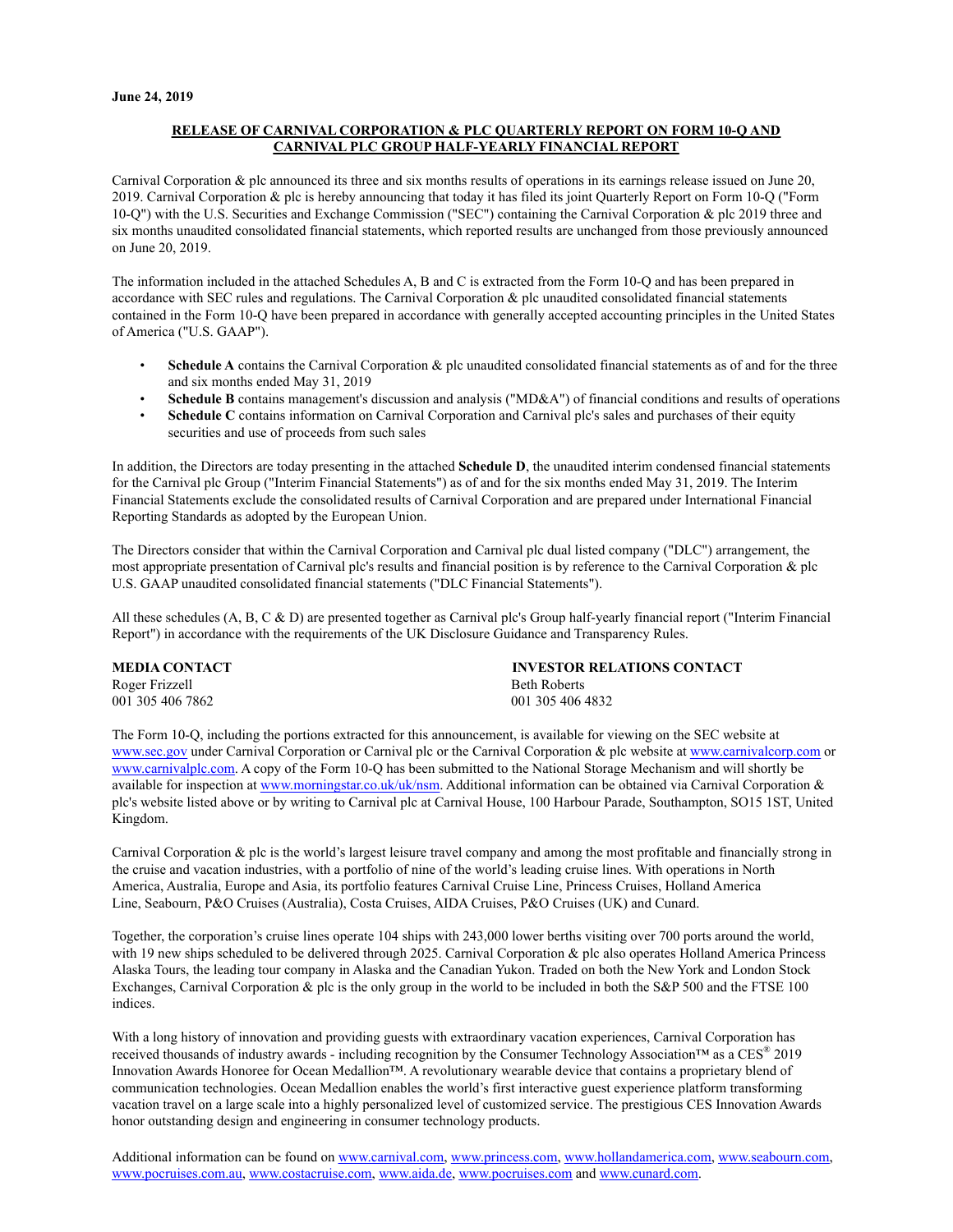# **CARNIVAL PLC INTERIM CONDENSED GROUP STATEMENTS OF INCOME (UNAUDITED)**

(in millions, except per share data)

|                                               |    | Six Months Ended May 31, |                |  |  |  |
|-----------------------------------------------|----|--------------------------|----------------|--|--|--|
|                                               |    | 2019                     | 2018           |  |  |  |
| <b>Revenues</b>                               |    |                          |                |  |  |  |
| Cruise                                        |    |                          |                |  |  |  |
| Passenger ticket                              | \$ | 3,039<br>\$              | 3,092          |  |  |  |
| Onboard and other                             |    | 934                      | 779            |  |  |  |
| Tour and other                                |    | 99                       | 55             |  |  |  |
|                                               |    | 4,073                    | 3,926          |  |  |  |
| <b>Operating Costs and Expenses</b>           |    |                          |                |  |  |  |
| Cruise                                        |    |                          |                |  |  |  |
| Commissions, transportation and other         |    | 699                      | 669            |  |  |  |
| Onboard and other                             |    | 287                      | 127            |  |  |  |
| Payroll and related                           |    | 461                      | 461            |  |  |  |
| Fuel                                          |    | 352                      | 329            |  |  |  |
| Food                                          |    | 215                      | 223            |  |  |  |
| Other ship operating                          |    | 867                      | 900            |  |  |  |
| Tour and other                                |    | 90                       | 49             |  |  |  |
|                                               |    | 2,971                    | 2,757          |  |  |  |
| Selling and administrative                    |    | 454                      | 457            |  |  |  |
| Depreciation and amortisation                 |    | 359                      | 367            |  |  |  |
|                                               |    | 3,784                    | 3,581          |  |  |  |
| <b>Operating Income</b>                       |    | 289                      | 345            |  |  |  |
| <b>Nonoperating Income (Expense)</b>          |    |                          |                |  |  |  |
| Interest income                               |    | $\overline{4}$           | 2              |  |  |  |
| Interest expense, net of capitalised interest |    | (9)                      | (13)           |  |  |  |
| Other income (expense), net                   |    | 26                       | (105)          |  |  |  |
|                                               |    | 20                       | (116)          |  |  |  |
| <b>Income Before Income Taxes</b>             |    | $\overline{309}$         | 229            |  |  |  |
| <b>Income Tax Benefit (Expense), Net</b>      |    | (5)                      | $\overline{2}$ |  |  |  |
| <b>Net Income</b>                             | \$ | $\mathcal{S}$<br>304     | 231            |  |  |  |
| <b>Earnings Per Share</b>                     |    |                          |                |  |  |  |
| <b>Basic</b>                                  | S  | 1.59<br>\$               | 1.11           |  |  |  |
| Diluted                                       |    | 1.59                     | 1.11           |  |  |  |

The accompanying notes are an integral part of these Interim Financial Statements. These Interim Financial Statements only present the Carnival plc consolidated IFRS Interim Financial Statements and, accordingly, do not include the consolidated IFRS results of Carnival Corporation.

Within the DLC arrangement the most appropriate presentation of Carnival plc's results and financial position is considered to be by reference to the DLC Financial Statements. Set out below is the U.S. GAAP and adjusted consolidated earnings per share included within the DLC Financial Statements of this Interim Financial Report for the six months ended May 31:

|  |      | 2018 |  |
|--|------|------|--|
|  | l 14 |      |  |
|  |      |      |  |
|  |      |      |  |
|  |      | 2019 |  |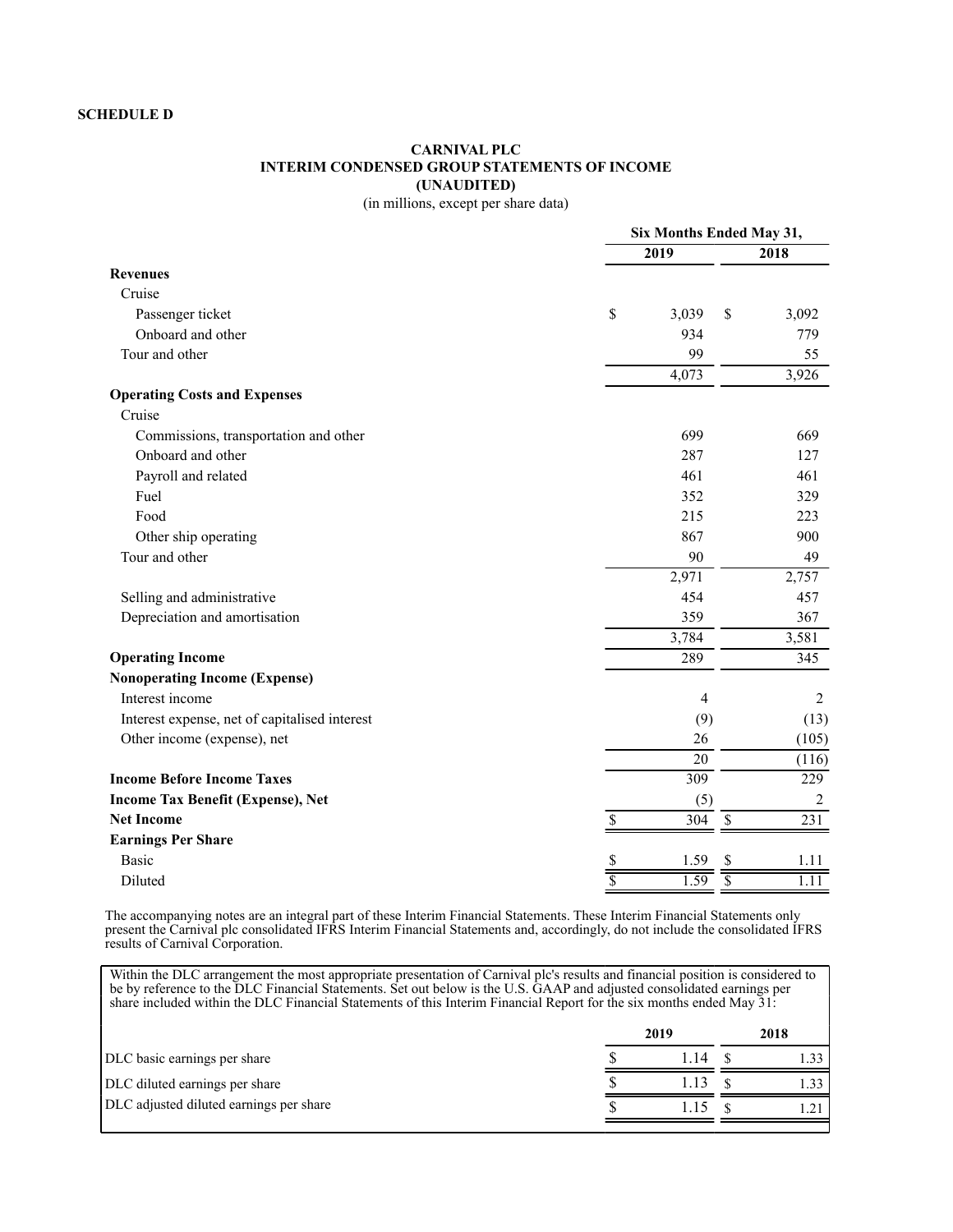# **CARNIVAL PLC INTERIM CONDENSED GROUP STATEMENTS OF COMPREHENSIVE INCOME (UNAUDITED)**

(in millions)

|                                                                                                                                                                                                                                                                                                                                        |           | Six Months Ended May 31, |       |  |  |  |
|----------------------------------------------------------------------------------------------------------------------------------------------------------------------------------------------------------------------------------------------------------------------------------------------------------------------------------------|-----------|--------------------------|-------|--|--|--|
|                                                                                                                                                                                                                                                                                                                                        | 2019      |                          | 2018  |  |  |  |
| \$<br><b>Net Income</b><br><b>Other Comprehensive Income (Loss)</b><br>Items that will not be reclassified through the Statements of Income<br>Remeasurements of post-employment benefit obligations<br>Items that may be reclassified through the Statements of Income<br>Changes in foreign currency translation adjustment<br>Other | 304       | -S                       | 231   |  |  |  |
|                                                                                                                                                                                                                                                                                                                                        |           |                          |       |  |  |  |
|                                                                                                                                                                                                                                                                                                                                        |           |                          |       |  |  |  |
|                                                                                                                                                                                                                                                                                                                                        | (7)       |                          | 5     |  |  |  |
|                                                                                                                                                                                                                                                                                                                                        |           |                          |       |  |  |  |
|                                                                                                                                                                                                                                                                                                                                        | (159)     |                          | (106) |  |  |  |
|                                                                                                                                                                                                                                                                                                                                        | 36        |                          | 46    |  |  |  |
|                                                                                                                                                                                                                                                                                                                                        | (123)     |                          | (60)  |  |  |  |
| <b>Other Comprehensive Income (Loss)</b>                                                                                                                                                                                                                                                                                               | (130)     |                          | (55)  |  |  |  |
| <b>Total Comprehensive Income</b>                                                                                                                                                                                                                                                                                                      | \$<br>174 |                          | 176   |  |  |  |
|                                                                                                                                                                                                                                                                                                                                        |           |                          |       |  |  |  |

The accompanying notes are an integral part of these Interim Financial Statements. These Interim Financial Statements only present the Carnival plc consolidated IFRS Interim Financial Statements and, accordingly, do not include the consolidated IFRS results of Carnival Corporation.

Within the DLC arrangement the most appropriate presentation of Carnival plc's results and financial position is considered to be by reference to the DLC Financial Statements.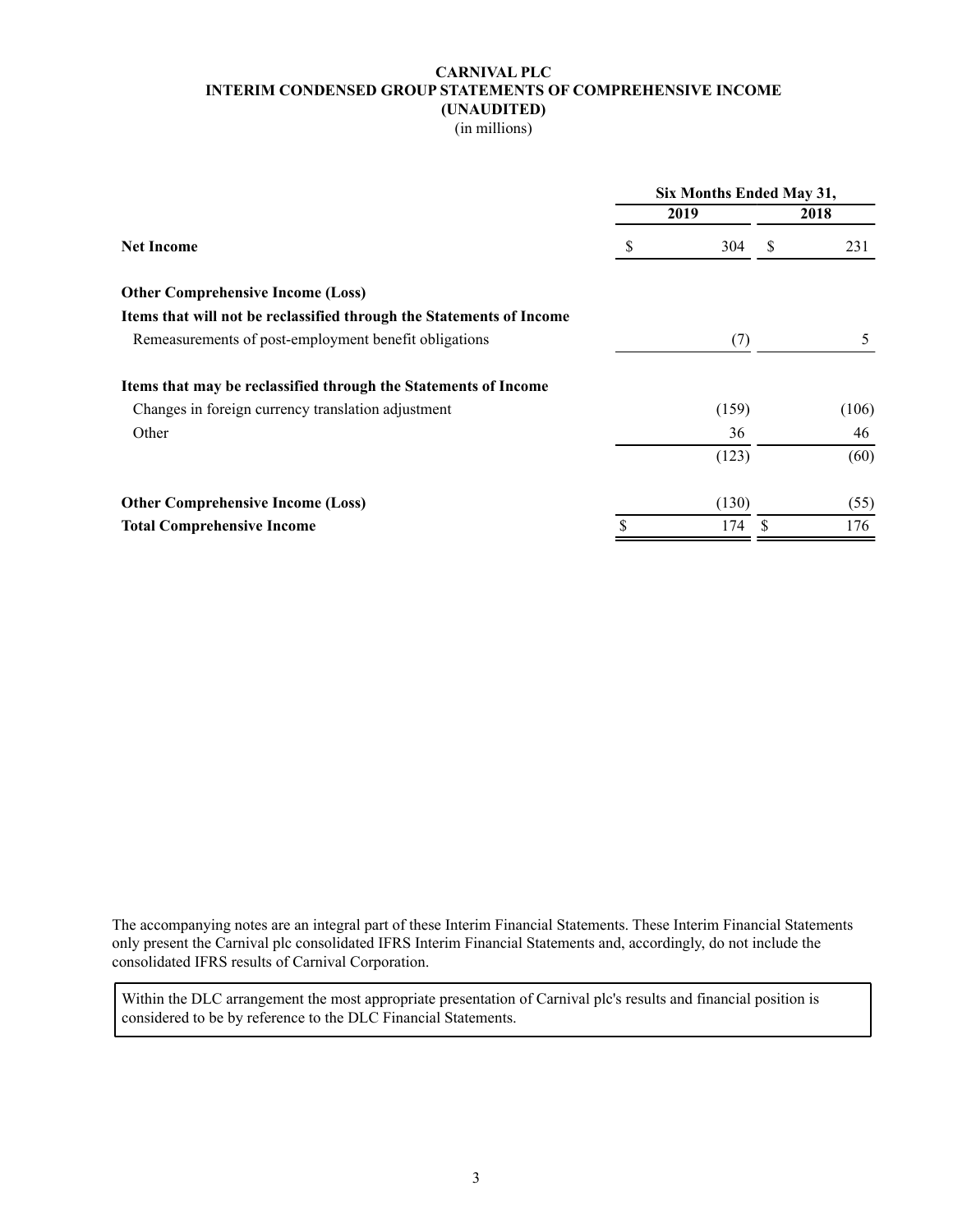# **CARNIVAL PLC INTERIM CONDENSED GROUP BALANCE SHEETS (UNAUDITED)**

(in millions)

|                                               |                          | May 31,<br>2019 |                          |         |
|-----------------------------------------------|--------------------------|-----------------|--------------------------|---------|
| <b>ASSETS</b>                                 |                          |                 |                          |         |
| <b>Current Assets</b>                         |                          |                 |                          |         |
| Cash and cash equivalents                     | \$                       | 266             | <sup>\$</sup>            | 368     |
| Trade and other receivables, net              |                          | 241             |                          | 202     |
| Inventories                                   |                          | 266             |                          | 231     |
| Prepaid expenses and other                    |                          | 178             |                          | 157     |
| Total current assets                          |                          | 952             |                          | 959     |
| <b>Property and Equipment, Net</b>            |                          | 14,243          |                          | 12,985  |
| Goodwill                                      |                          | 584             |                          | 595     |
| <b>Other Intangibles</b>                      |                          | 4               |                          | 4       |
| <b>Other Assets</b>                           |                          | 510             |                          | 479     |
|                                               | $\overline{\mathcal{S}}$ | 16,292          | $\overline{\mathcal{S}}$ | 15,022  |
| <b>LIABILITIES AND SHAREHOLDERS' EQUITY</b>   |                          |                 |                          |         |
| <b>Current Liabilities</b>                    |                          |                 |                          |         |
| Short-term borrowings                         | \$                       | 480             | $\mathbf S$              | 848     |
| Current portion of long-term debt             |                          | 184             |                          | 168     |
| Amount owed to the Carnival Corporation group |                          | 1,507           |                          | 268     |
| Accounts payable                              |                          | 348             |                          | 328     |
| Accrued liabilities and other                 |                          | 614             |                          | 738     |
| Customer deposits                             |                          | 1,755           |                          | 1,768   |
| Total current liabilities                     |                          | 4,888           |                          | 4,117   |
| <b>Long-Term Debt</b>                         |                          | 2,699           |                          | 2,007   |
| <b>Other Long-Term Liabilities</b>            |                          | 353             |                          | 361     |
| <b>Shareholders' Equity</b>                   |                          |                 |                          |         |
| Share capital                                 |                          | 358             |                          | 358     |
| Share premium                                 |                          | 180             |                          | 173     |
| Retained earnings                             |                          | 10,360          |                          | 10,257  |
| Other reserves                                |                          | (2, 546)        |                          | (2,250) |
| Total shareholders' equity                    |                          | 8,352           |                          | 8,537   |
|                                               | \$                       | 16,292          | $\mathcal{S}$            | 15,022  |

The accompanying notes are an integral part of these Interim Financial Statements. These Interim Financial Statements only present the Carnival plc consolidated IFRS Interim Financial Statements and, accordingly, do not include the consolidated IFRS results of Carnival Corporation.

Within the DLC arrangement the most appropriate presentation of Carnival plc's results and financial position is considered to be by reference to the DLC Financial Statements.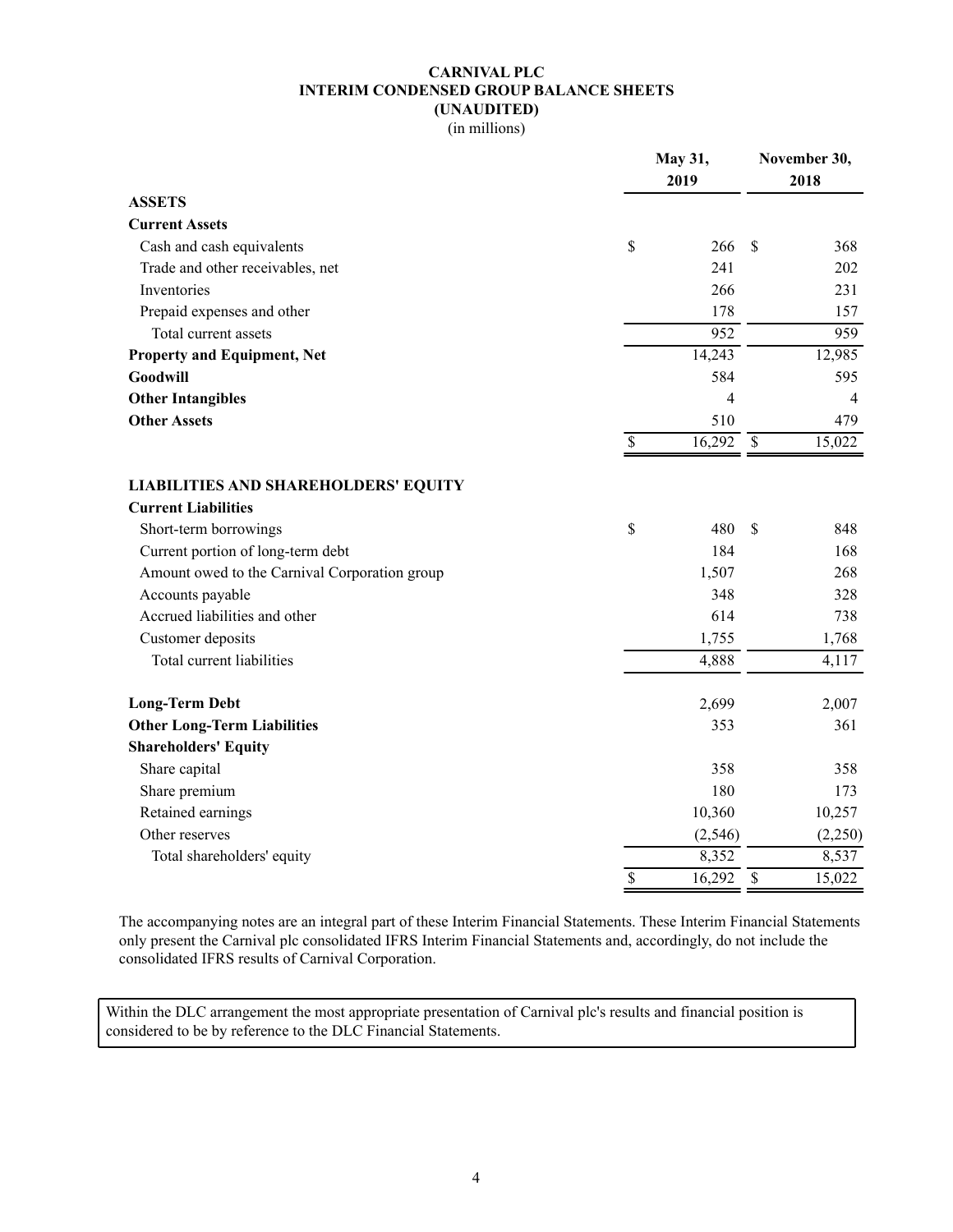# C**ARNIVAL PLC INTERIM CONDENSED GROUP STATEMENTS OF CASH FLOWS (UNAUDITED)**

(in millions)

|                                                                             | Six Months Ended May 31, |         |      |                         |
|-----------------------------------------------------------------------------|--------------------------|---------|------|-------------------------|
|                                                                             |                          | 2019    |      | 2018                    |
| <b>OPERATING ACTIVITIES</b>                                                 |                          |         |      |                         |
| Income before income taxes                                                  | \$                       | 309     | \$   | 229                     |
| Adjustments to reconcile income before income taxes to net cash provided by |                          |         |      |                         |
| (used in) operating activities                                              |                          |         |      |                         |
| Depreciation and amortisation                                               |                          | 359     |      | 367                     |
| Share-based compensation                                                    |                          | 6       |      | 6                       |
| Interest expense, net                                                       |                          | 11      |      | 11                      |
| Other, net                                                                  |                          | 5       |      | (9)<br>$\overline{375}$ |
| Changes in operating assets and liabilities                                 |                          | 381     |      |                         |
| Receivables                                                                 |                          | (23)    |      |                         |
| Inventories                                                                 |                          | 16      |      | (7)<br>21               |
|                                                                             |                          |         |      |                         |
| Prepaid expenses and other                                                  |                          | (55)    |      | 14                      |
| Accounts payable                                                            |                          | 26      |      | (59)                    |
| Accrued and other liabilities                                               |                          | 19      |      | (131)                   |
| Customer deposits                                                           |                          | 18      |      | 128                     |
| Cash provided by operations before interest and income taxes                |                          | 692     |      | 570                     |
| Interest received                                                           |                          | 4       |      | $\overline{2}$          |
| Interest paid                                                               |                          | (13)    |      | (19)                    |
| Income taxes paid, net                                                      |                          | (19)    |      | (12)                    |
| Net cash provided by (used in) operating activities                         |                          | 664     |      | 541                     |
| <b>INVESTING ACTIVITIES</b>                                                 |                          |         |      |                         |
| Purchases of property and equipment                                         |                          | (2,051) |      | (431)                   |
| Proceeds from sales of ships                                                |                          | 6       |      | 102                     |
| Other, net                                                                  |                          | 42      |      | $\overline{2}$          |
| Net cash provided by (used in) investing activities                         |                          | (2,003) |      | (327)                   |
| <b>FINANCING ACTIVITIES</b>                                                 |                          |         |      |                         |
| Changes in loans with the Carnival Corporation group                        |                          | 1,325   |      | (737)                   |
| Proceeds from (repayments of) short-term borrowings, net                    |                          | (357)   |      | 818                     |
| Principal repayments of long-term debt                                      |                          | (89)    |      | (215)                   |
| Proceeds from issuance of long-term debt                                    |                          | 869     |      | 469                     |
| Dividends paid                                                              |                          | (193)   |      | (189)                   |
| Purchases of treasury shares                                                |                          | (290)   |      | (319)                   |
| Other, net                                                                  |                          | (23)    |      | (11)                    |
| Net cash provided by (used in) financing activities                         |                          | 1,243   |      | (184)                   |
| Effect of exchange rate changes on cash and cash equivalents                |                          | (6)     |      | 6                       |
| Net increase (decrease) in cash and cash equivalents                        |                          | (102)   |      | 36                      |
| Cash and cash equivalents at beginning of period                            |                          | 368     |      | 265                     |
| Cash and cash equivalents at end of period                                  | $\mathcal{S}$            | 266     | $\$$ | 301                     |

The accompanying notes are an integral part of these Interim Financial Statements. These Interim Financial Statements only present the Carnival plc consolidated IFRS Interim Financial Statements and, accordingly, do not include the consolidated IFRS results of Carnival Corporation.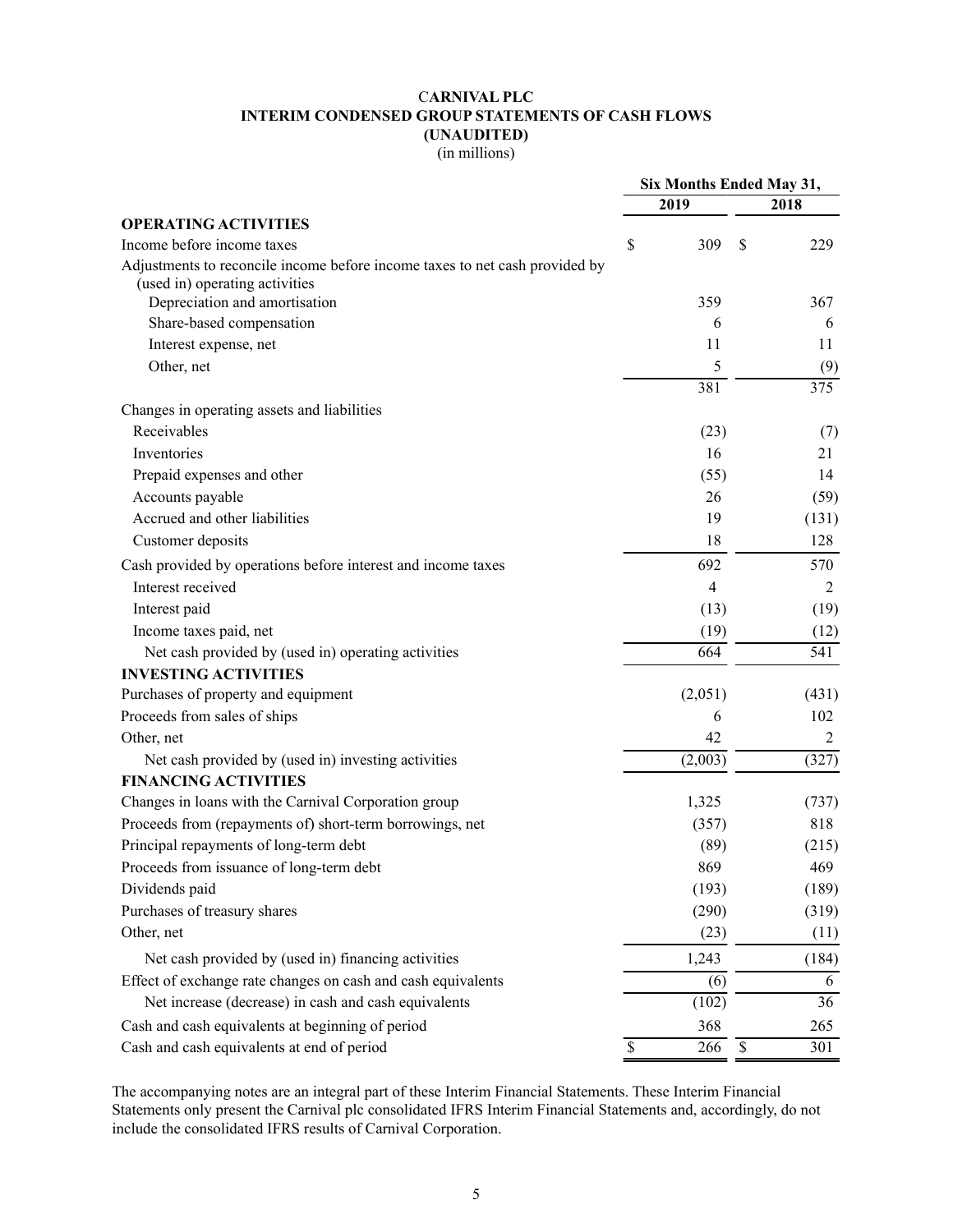Within the DLC arrangement the most appropriate presentation of Carnival plc's results and financial position is considered to be by reference to the DLC Financial Statements.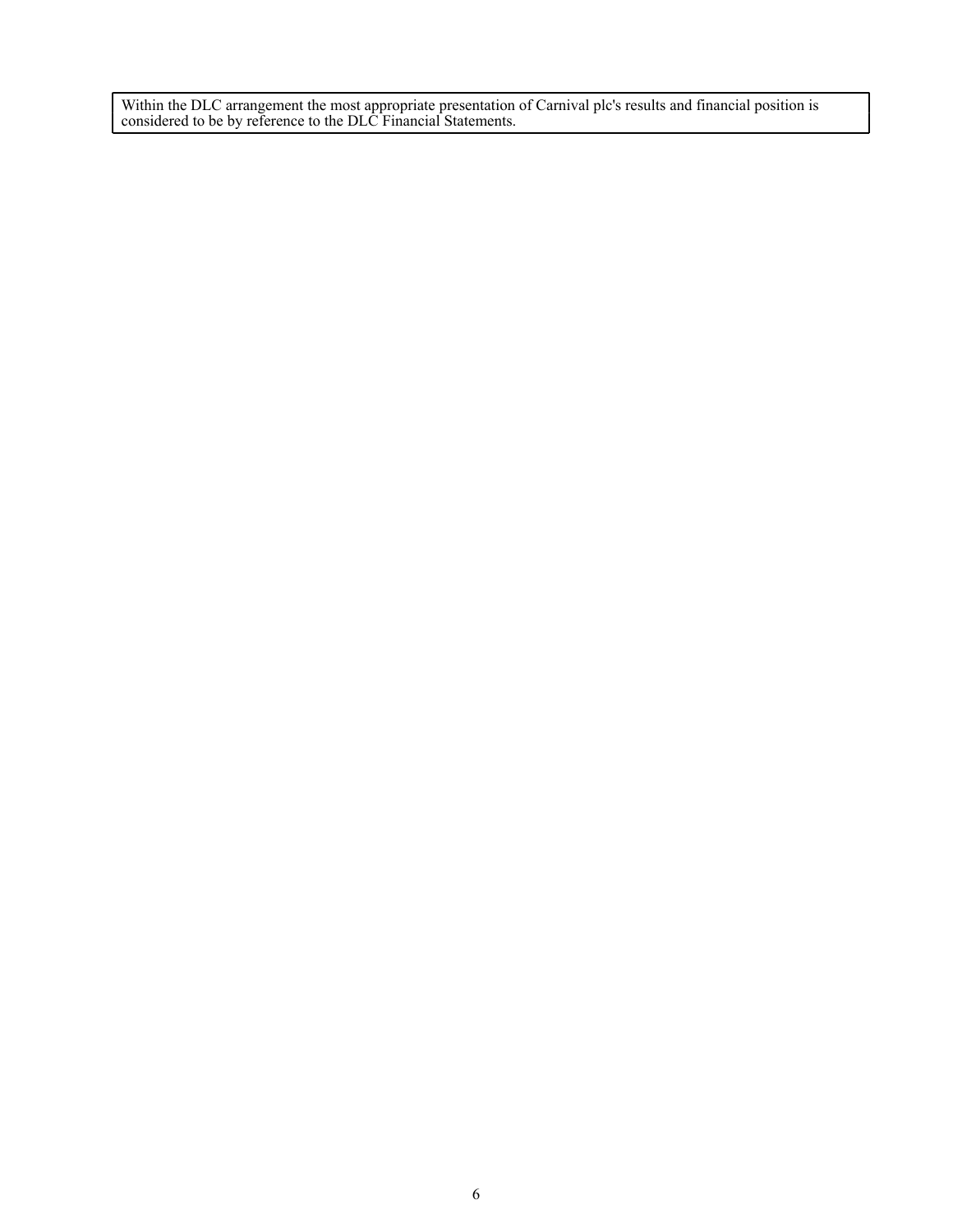# **CARNIVAL PLC INTERIM CONDENSED GROUP STATEMENTS OF CHANGES IN SHAREHOLDERS' EQUITY (UNAUDITED)**

## (in millions)

|                                                                     |               |                         |    |                         |                      | <b>Reserves</b> |                               |               |                        |    |                           |               |                   |                   |              |                                         |
|---------------------------------------------------------------------|---------------|-------------------------|----|-------------------------|----------------------|-----------------|-------------------------------|---------------|------------------------|----|---------------------------|---------------|-------------------|-------------------|--------------|-----------------------------------------|
|                                                                     |               | <b>Share</b><br>capital |    | <b>Share</b><br>premium | Retained<br>earnings |                 | <b>Translation</b><br>reserve |               | Cash<br>flow<br>hedges |    | <b>Treasury</b><br>shares |               | Other<br>reserves | Merger<br>reserve | <b>Total</b> | <b>Total</b><br>shareholders'<br>equity |
| 2018                                                                |               |                         |    |                         |                      |                 |                               |               |                        |    |                           |               |                   |                   |              |                                         |
| <b>Balances at November 30,</b><br>2017                             | <sup>\$</sup> | 358                     | \$ | 164                     | \$<br>9,474          | <sup>\$</sup>   | (2,058)                       | <sup>\$</sup> | (55)                   | \$ | (372)                     | \$            | (170)             | \$<br>1,503       |              | 8,844                                   |
| Comprehensive income<br>$(\text{loss})$                             |               |                         |    |                         |                      |                 |                               |               |                        |    |                           |               |                   |                   |              |                                         |
| Net income                                                          |               |                         |    |                         | 231                  |                 |                               |               |                        |    |                           |               |                   |                   |              | 231                                     |
| Changes in foreign<br>currency translation<br>adjustment            |               |                         |    |                         |                      |                 | (106)                         |               |                        |    |                           |               |                   |                   | (106)        | (106)                                   |
| Net gains on cash flow<br>derivative hedges                         |               |                         |    |                         |                      |                 |                               |               | 3                      |    |                           |               |                   |                   | 3            | 3                                       |
| Net losses on hedges of<br>net investments in<br>foreign operations |               |                         |    |                         |                      |                 | 43                            |               |                        |    |                           |               |                   |                   | 43           | 43                                      |
| Remeasurements of post-<br>employment benefit<br>obligations        |               |                         |    |                         | 5                    |                 |                               |               |                        |    |                           |               |                   |                   |              | 5                                       |
| Total comprehensive<br>income                                       |               |                         |    |                         | 236                  |                 | (63)                          |               | 3                      |    |                           |               |                   |                   | (60)         | 176                                     |
| Purchase of treasury shares.                                        |               |                         |    |                         |                      |                 |                               |               |                        |    | (312)                     |               |                   |                   | (312)        | (312)                                   |
| Share repurchase<br>obligations                                     |               |                         |    |                         |                      |                 |                               |               |                        |    |                           |               | (30)              |                   | (30)         | (30)                                    |
| Cash dividends declared                                             |               |                         |    |                         | (197)                |                 |                               |               |                        |    |                           |               |                   |                   |              | (197)                                   |
| Other, net                                                          |               |                         |    | $\overline{4}$          |                      |                 |                               |               |                        |    |                           |               |                   |                   |              | $\overline{4}$                          |
| Balances at May 31, 2018                                            | S             | 358                     | \$ | 168                     | \$<br>9,513          | \$              | $(2,121)$ \$                  |               | (52)                   | -S | (684)                     | <sup>\$</sup> | (200)             | \$<br>1,503       |              | 8,485                                   |
| 2019                                                                |               |                         |    |                         |                      |                 |                               |               |                        |    |                           |               |                   |                   |              |                                         |
| <b>Balances at November 30,</b><br>2018                             | $\mathbf S$   | 358                     | -S | 173                     | \$<br>10,257         | S               | $(2,250)$ \$                  |               | (51)                   | \$ | $(1,361)$ \$              |               | (91)              | \$<br>1,503       |              | 8,537                                   |
| Comprehensive income<br>$(\text{loss})$                             |               |                         |    |                         |                      |                 |                               |               |                        |    |                           |               |                   |                   |              |                                         |
| Net income                                                          |               |                         |    |                         | 304                  |                 |                               |               |                        |    |                           |               |                   |                   |              | 304                                     |
| Changes in foreign<br>currency translation<br>adjustment            |               |                         |    |                         |                      |                 | (159)                         |               |                        |    |                           |               |                   |                   | (159)        | (159)                                   |
| Net losses on hedges of<br>net investments in<br>foreign operations |               |                         |    |                         |                      |                 | 36                            |               |                        |    |                           |               |                   |                   | 36           | 36                                      |
| Remeasurements of post-<br>employment benefit<br>obligations        |               |                         |    |                         | (7)                  |                 |                               |               |                        |    |                           |               |                   |                   |              | (7)                                     |
| Total comprehensive<br>income                                       |               |                         |    |                         | 297                  |                 | (123)                         |               |                        |    |                           |               |                   |                   | (123)        | 174                                     |
| Purchase of treasury shares                                         |               |                         |    |                         |                      |                 |                               |               |                        |    | (284)                     |               |                   |                   | (284)        | (284)                                   |
| Share repurchase<br>obligations                                     |               |                         |    |                         |                      |                 |                               |               |                        |    |                           |               | 111               |                   | 111          | 111                                     |
| Cash dividends declared                                             |               |                         |    |                         | (190)                |                 |                               |               |                        |    |                           |               |                   |                   |              | (190)                                   |
| Other, net                                                          |               |                         |    | $\tau$                  | (3)                  |                 |                               |               |                        |    |                           |               |                   |                   |              | 3                                       |
| Balances at May 31, 2019. \$                                        |               | 358 \$                  |    | 180                     | $$10,360$ \$         |                 | $(2,373)$ \$                  |               |                        |    | $(51)$ \$ $(1,645)$ \$    |               | 20                | \$1,503           |              | 8,352                                   |

The accompanying notes are an integral part of these Interim Financial Statements. These Interim Financial Statements only present the Carnival plc consolidated IFRS Interim Financial Statements and, accordingly, do not include the consolidated IFRS results of Carnival Corporation.

Within the DLC arrangement the most appropriate presentation of Carnival plc's results and financial position is considered to be by reference to the DLC Financial Statements.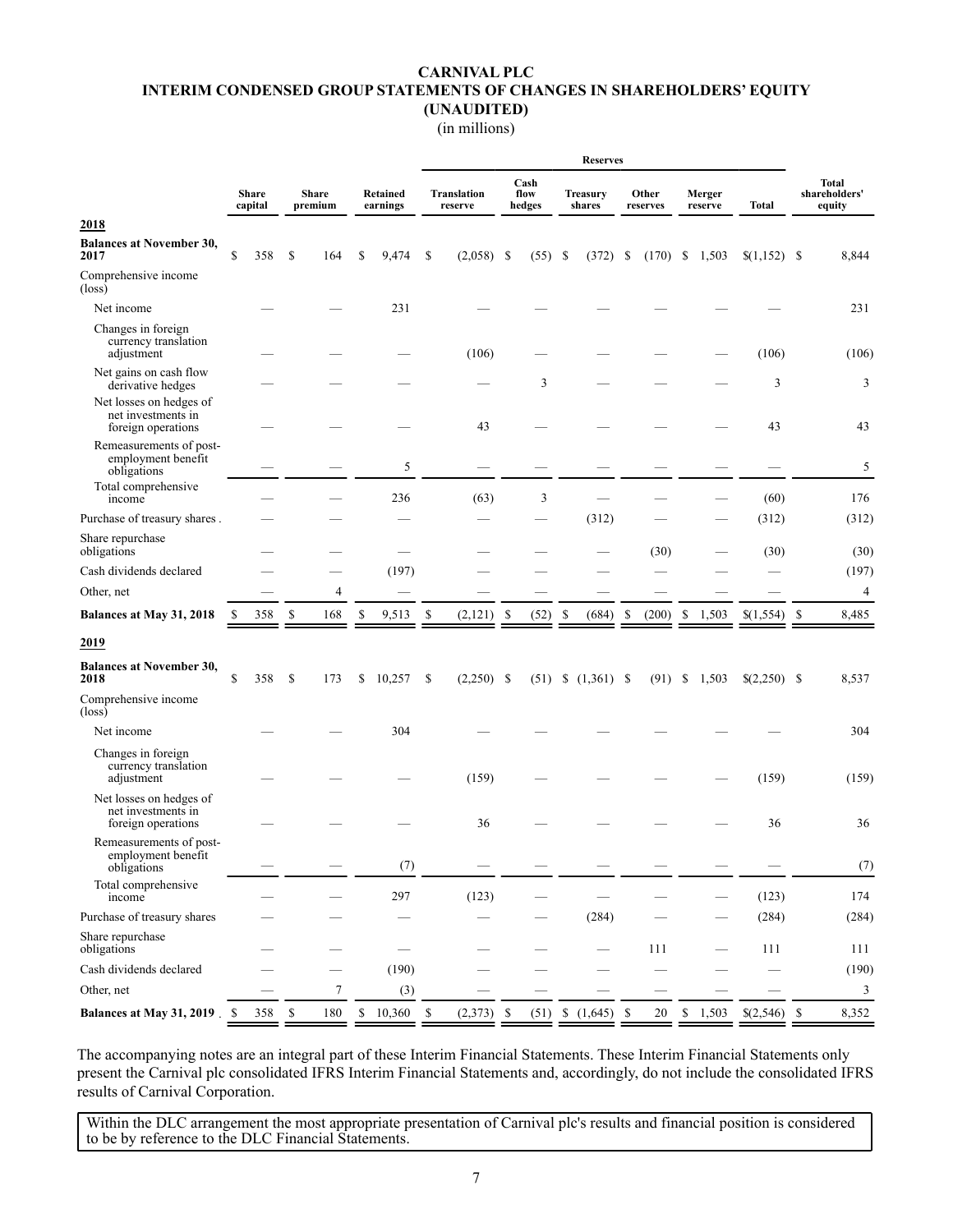# **CARNIVAL PLC NOTES TO INTERIM CONDENSED GROUP FINANCIAL STATEMENTS (UNAUDITED)**

## **NOTE 1 - General**

#### *Basis of Preparation*

Carnival plc was incorporated in England and Wales in 2000 and is domiciled in the UK with its headquarters located at Carnival House, 100 Harbour Parade, Southampton, Hampshire, SO15 1ST, UK (registration number 04039524). The Interim Financial Statements have been prepared on the basis of the accounting policies and methods of computation, including estimates and assumptions, adopted and disclosed in Carnival plc and its subsidiaries and associates (referred to collectively in these Interim Financial Statements as the "Group," "our," "us" and "we") consolidated statutory financial statements for the year ended November 30, 2018, except for the adoption of new accounting standards. These Interim Financial Statements were approved by the Board of Directors on June 21, 2019.

Carnival Corporation and Carnival plc operate a dual listed company ("DLC") arrangement, known as Carnival Corporation & plc, whereby the businesses of Carnival Corporation and Carnival plc are combined through a number of contracts and provisions in Carnival Corporation's Articles of Incorporation and By-Laws and Carnival plc's Articles of Association. The two companies operate as a single economic enterprise with a single senior executive management team and identical Boards of Directors, but each has retained its separate legal identity. Each company's shares are publicly traded; on the New York Stock Exchange ("NYSE") for Carnival Corporation and the London Stock Exchange for Carnival plc. The Carnival plc American Depository Shares are traded on the NYSE.

The Boards of Directors consider that within the DLC arrangement, the most appropriate presentation of Carnival plc's results and financial position is by reference to the U.S. generally accepted accounting principles ("U.S. GAAP") DLC Financial Statements because all significant financial and operating decisions affecting the DLC companies are made on a joint basis to optimize the consolidated performance as a single economic entity. Accordingly, the DLC Financial Statements for the six months ended May 31, 2019 are provided to shareholders as other information, which are included in Schedule A. In addition, the related management commentary has been included in Schedule B as other information. Schedules  $A \& B$  do not form part of these Carnival plc Interim Financial Statements.

The assessment of liquidity, financial conditions and capital resources within Schedule B indicates that Carnival Corporation & plc is well positioned to meet its commitments and obligations for at least 12 months from the date of the report. In light of these circumstances, the Board of Directors of the Group have a reasonable expectation that Carnival Corporation & plc has adequate resources to continue its operational existence and continue to adopt the going concern basis of preparing the Carnival plc Interim Financial Statements.

These Interim Financial Statements are required to satisfy reporting requirements of the United Kingdom Listing Authority and do not include the consolidated results and financial position of Carnival Corporation and its subsidiaries. These Interim Financial Statements have been prepared in accordance with the Disclosure Guidance and Transparency Rules of the United Kingdom's Financial Conduct Authority ("FCA") and with International Accounting Standard 34 "Interim Financial Reporting" as adopted by the European Union ("IAS 34"). The Interim Financial Statements should be read in conjunction with the audited annual financial statements for the year ended November 30, 2018, which were prepared in accordance with International Financial Reporting Standards as adopted by the European Union ("IFRS"). Our Interim Financial Statements are presented in U.S. dollars as this is our presentation currency.

The preparation of our Interim Financial Statements in conformity with IFRS requires management to make estimates and assumptions that affect the application of policies as well as reported and disclosed amounts in these financial statements. The estimates and underlying assumptions are based on historical experience and various other factors that we believe to be reasonable under the circumstances and form the basis of making judgments about carrying values of assets and liabilities that are not readily apparent from other sources. Actual results may differ from the estimates used in preparing these Interim Financial Statements.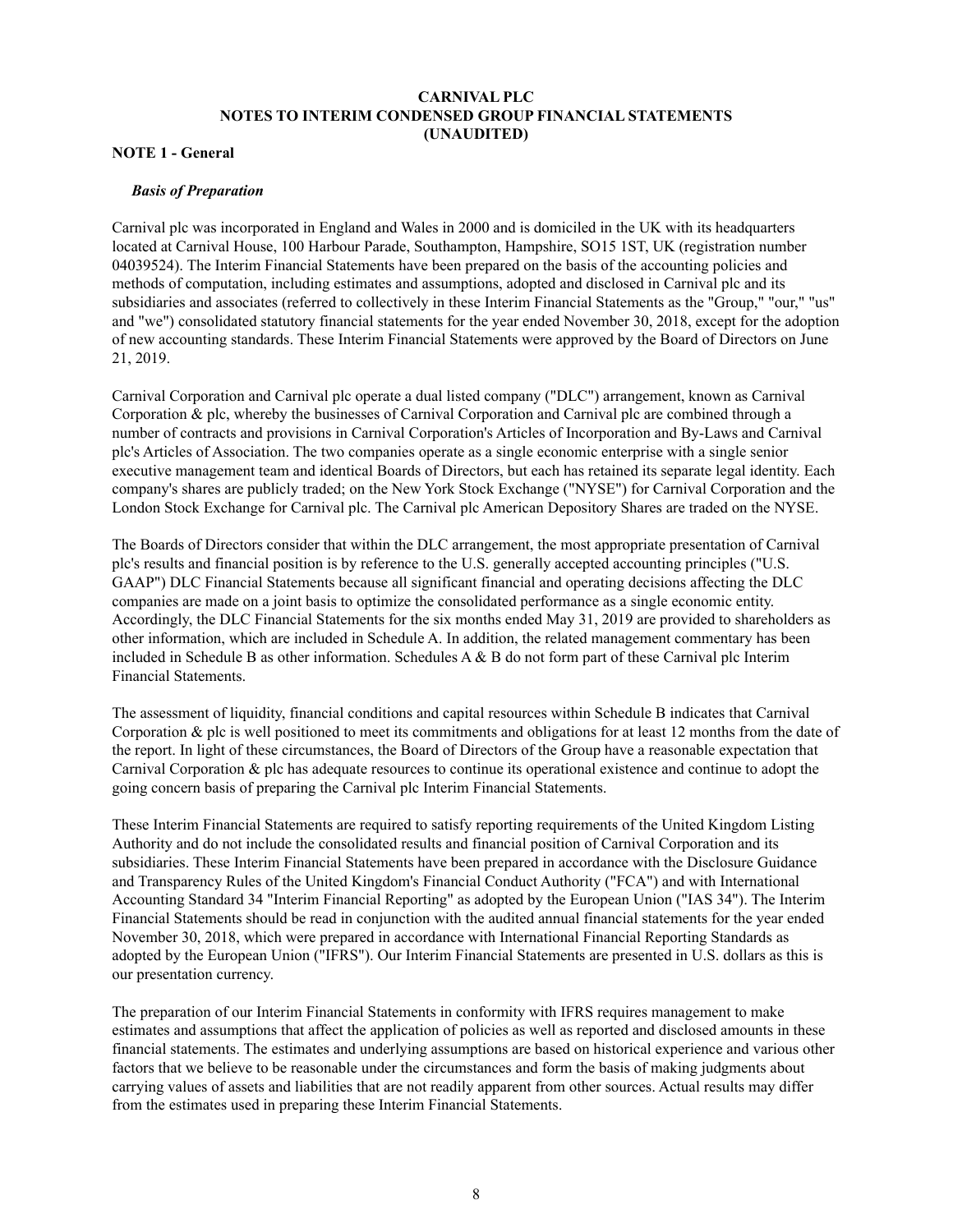The estimates and underlying assumptions are reviewed on an ongoing basis. Revisions to accounting estimates are recognised in the period in which the estimate is revised if the revision affects only that period or in the period of the revision and future periods if the revision affects both current and future periods.

## *Status of Financial Statements*

Our Interim Financial Statements for the six months ended May 31, 2019 have not been audited or reviewed by the auditors.

Our Interim Financial Statements do not comprise statutory accounts within the meaning of section 434 of the Companies Act 2006. Statutory accounts for the year ended November 30, 2018 were approved by the Board of Directors on January 25, 2019 and delivered to the Registrar of Companies. The report of the auditors on those accounts was (i) unqualified, (ii) did not contain an emphasis of matter paragraph and (iii) did not contain any statement under section 498 of the Companies Act 2006.

### *Accounting Pronouncements*

The International Accounting Standards Board ("IASB") issued a new standard, IFRS 15, *Revenue from Contracts with Customers*. This standard requires an entity to recognize the amount of revenue to which it expects to be entitled for the transfer of promised goods or services to customers. On December 1, 2018, we adopted this guidance using the modified retrospective method for all contracts as of the adoption date. Results for reporting periods beginning after December 1, 2018 are presented under IFRS 15, while prior period amounts are not adjusted and continue to be reported in accordance with our historical accounting under IAS 18, *Revenue*.

The impact of the adoption of IFRS 15 on our consolidated financial statements primarily relates to the gross presentation of prepaid travel agent commissions (Consolidated Balance Sheet), shore excursions and other onboard revenues and costs (Consolidated Statement of Income) which were historically presented net.

The following table summarizes the impacts of IFRS 15 adoption on our interim financial statements as of and for the six months ended May 31, 2019:

| (in millions)                                       |    | Prior to adoption of<br><b>IFRS 15</b> |               | <b>Adjustments</b> | <b>As Reported</b> |       |  |
|-----------------------------------------------------|----|----------------------------------------|---------------|--------------------|--------------------|-------|--|
| <b>Statement of Income</b>                          |    |                                        |               |                    |                    |       |  |
| Onboard and other (Revenues)                        | \$ | 768                                    | <sup>\$</sup> | 167                | S                  | 934   |  |
| Revenues (Total)                                    | \$ | 3,906                                  | <sup>\$</sup> | 167                | \$                 | 4,073 |  |
| Onboard and other (Operating Costs and<br>Expenses) | \$ | 120                                    | \$            | 167                | \$                 | 287   |  |
| Operating Costs and Expenses (Total)                | \$ | 3,618                                  | <sup>\$</sup> | 167                | \$                 | 3,784 |  |
| Operating Income                                    | \$ | 289                                    | \$.           |                    | S                  | 289   |  |
| Net Income                                          | \$ | 304                                    | S             |                    | \$                 | 304   |  |
| <b>Balance Sheet</b>                                |    |                                        |               |                    |                    |       |  |
| Prepaid expenses and other                          | \$ | 128                                    | S             | 50                 | S                  | 178   |  |
| Total current assets                                | \$ | 901                                    | \$            | 50                 | <sup>\$</sup>      | 952   |  |
| Customer deposits                                   | \$ | 1,705                                  | \$.           | 50                 | <sup>\$</sup>      | 1,755 |  |
| Total current liabilities                           | \$ | 4,837                                  | S             | 50                 | \$                 | 4,888 |  |
| <b>Statement of Cash Flows</b>                      |    |                                        |               |                    |                    |       |  |
| Prepaid expenses and other                          | \$ | $(4)$ \$                               |               | $(50)$ \$          |                    | (55)  |  |
| Customer deposits                                   | \$ | $(32)$ \$                              |               | 50                 | S                  | 18    |  |
| Net cash provided by operating activities           | \$ | 664                                    | S             |                    | \$                 | 664   |  |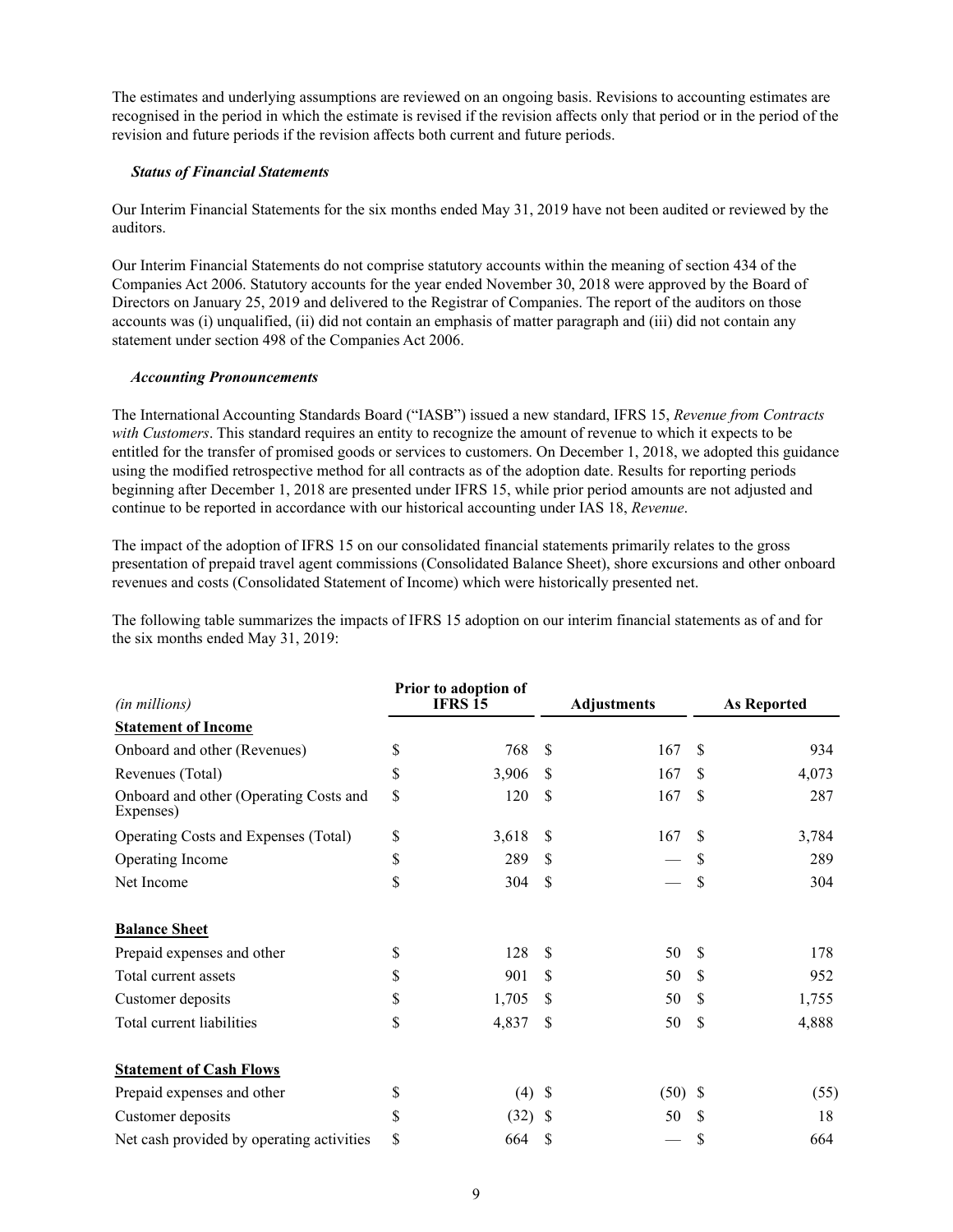The IASB issued a new standard, IFRS 9, *Financial Instruments*, which replaces the previous standard and includes changes on classification, measurement and derecognition of financial instruments, including a new expected credit loss model for calculating impairment on financial assets, and new general hedge accounting requirements. On December 1, 2018, we adopted the new standard and it did not have a material impact on our consolidated financial statements.

The IASB has issued amendments to the standard, IFRS 3, *Business Combinations*, aimed at resolving the difficulties that arise when an entity determines whether it has acquired a business or a group of assets. On December 1, 2018, we early adopted this guidance using the prospective transition method. The adoption of this guidance had no impact on our consolidated financial statements.

The IASB issued a new standard, IFRS 16, *Leases*. This standard will result in almost all leases being recognized on the balance sheet as the distinction between operating and finance leases is removed for lessees. The only exceptions are short-term and low-value leases. The total operating lease expense will be replaced with depreciation and interest expense. This standard is required to be adopted by us for the financial year commencing December 1, 2019. Based on our assessment to date, the initial adoption of this guidance is expected to increase both our total assets and total liabilities and will require some additional disclosures. We are evaluating certain contractual arrangements to determine if they contain an implicit right to use an asset that would qualify as a leasing arrangement under the new guidance.

## **NOTE 2 - Revenue and Expense Recognition**

Guest cruise deposits represent unearned revenues and are initially included in customer deposit liabilities when received. Customer deposits are subsequently recognized as cruise revenues, together with revenues from onboard and other activities, and all associated direct costs and expenses of a voyage are recognized as cruise costs and expenses, upon completion of voyages with durations of ten nights or less and on a pro rata basis for voyages in excess of ten nights. The impact of recognizing these shorter duration cruise revenues and costs and expenses on a completed voyage basis versus on a pro rata basis is not significant. Certain of our product offerings are bundled and we allocate the value of the bundled services and goods between passenger ticket revenues, onboard and other revenues and tour and other revenues based upon the estimated standalone selling prices of those goods and services.

Future travel discount vouchers are included as a reduction of cruise passenger ticket revenues when such vouchers are utilized. Guest cancellation fees are recognized in cruise passenger ticket revenues at the time of cancellation.

Our sale to guests of air and other transportation to and from airports near the home ports of our ships are included in cruise passenger ticket revenues, and the related cost of purchasing these services are included in cruise transportation costs. The proceeds that we collect from the sales of third-party shore excursions are included in onboard and other revenues and the related costs are included in onboard and other costs. The amounts collected on behalf of our onboard concessionaires, net of the amounts remitted to them, are included in onboard and other cruise revenues as concession revenues. All of these amounts are recognized on a completed voyage or pro rata basis as discussed above.

Cruise passenger ticket revenues include fees, taxes and charges collected by us from our guests. A portion of these fees, taxes and charges vary with guest head counts and are directly imposed on a revenue-producing arrangement. This portion of the fees, taxes and charges is expensed in commissions, transportation and other costs when the corresponding revenues are recognized. For the six months ended May 31, 2019 and 2018, the fees, taxes and charges included in passenger ticket revenues and commissions, transportation and other costs were \$89 million and \$84 million. The remaining portion of fees, taxes and charges are also included in cruise passenger ticket revenues and are expensed in other ship operating expenses when the corresponding revenues are recognized.

Revenues and expenses from our hotel and transportation operations, which are included in our Tour and Other segment, are recognized at the time the services are performed or expenses are incurred. Revenues from the longterm leasing of ships, which are also included in our Tour and Other segment, are recognized ratably over the term of the agreement.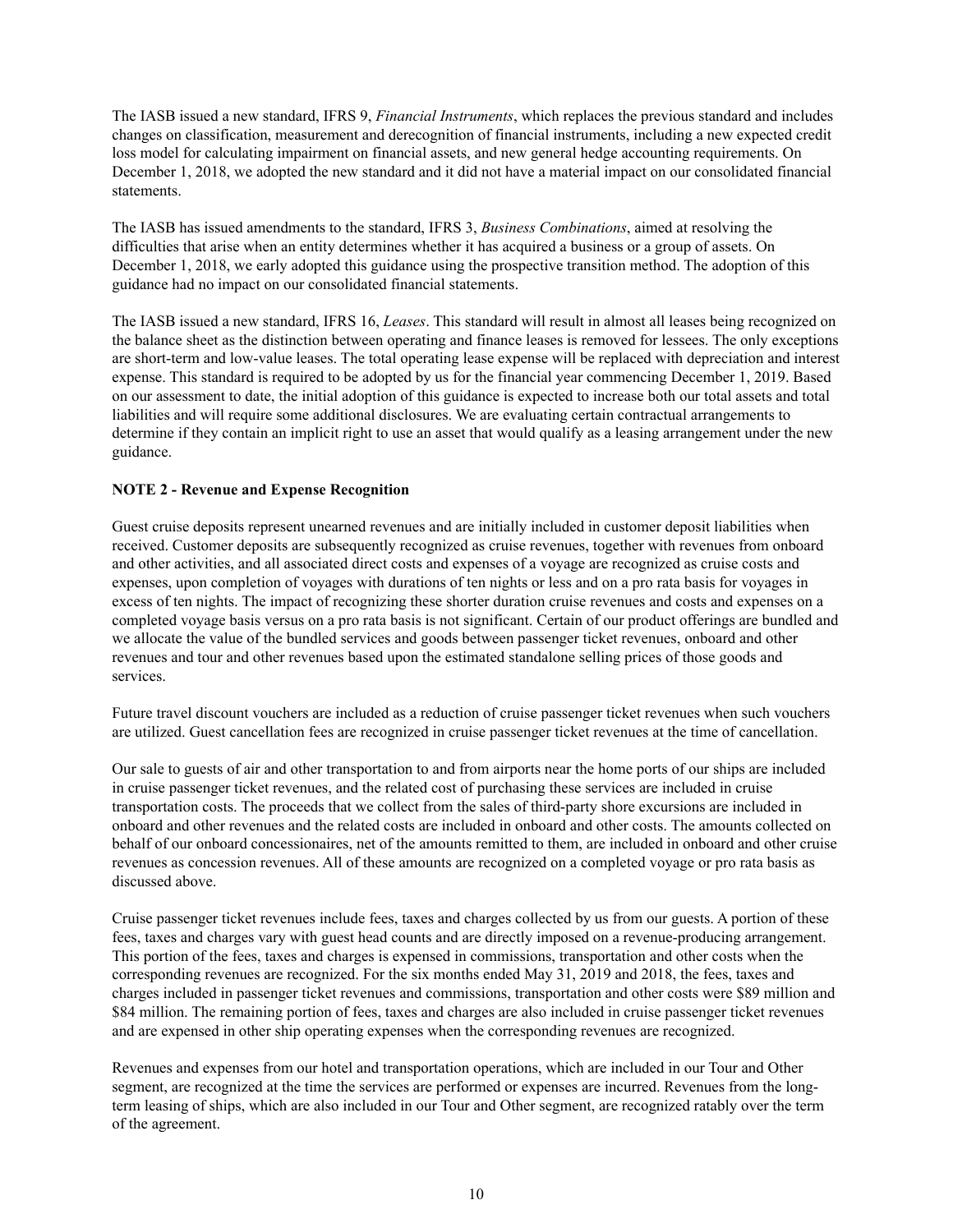### *Customer Deposits*

Our payment terms generally require an initial deposit to confirm a reservation, with the balance due prior to the voyage. Cash received from guests in advance of the cruise is recorded in customer deposits and in other long-term liabilities on our Consolidated Balance Sheets. These amounts include refundable deposits. We had customer deposits of \$1.8 billion and \$1.9 billion as of May 31, 2019 and December 1, 2018. During the six months ended May 31, 2019, we recognized revenues of \$1.5 billion related to our customer deposits as of December 1, 2018. Our customer deposits balance changes due to the seasonal nature of cash collections, the recognition of revenue and foreign currency translation.

## *Contract Receivables*

Although we generally require full payment from our customers prior to or concurrently with their cruise, we grant credit terms to a relatively small portion of our revenue source. We also have receivables from credit card merchants for cruise ticket purchases and onboard revenue. These receivables are included within trade and other receivables, net.

### *Contract Assets*

Contract assets are amounts paid prior to the start of a voyage, which we record as an asset within prepaid expenses and other and which are subsequently recognized as commissions, transportation and other at the time of revenue recognition. We have contract assets of \$50 million and \$60 million as of May 31, 2019 and December 1, 2018.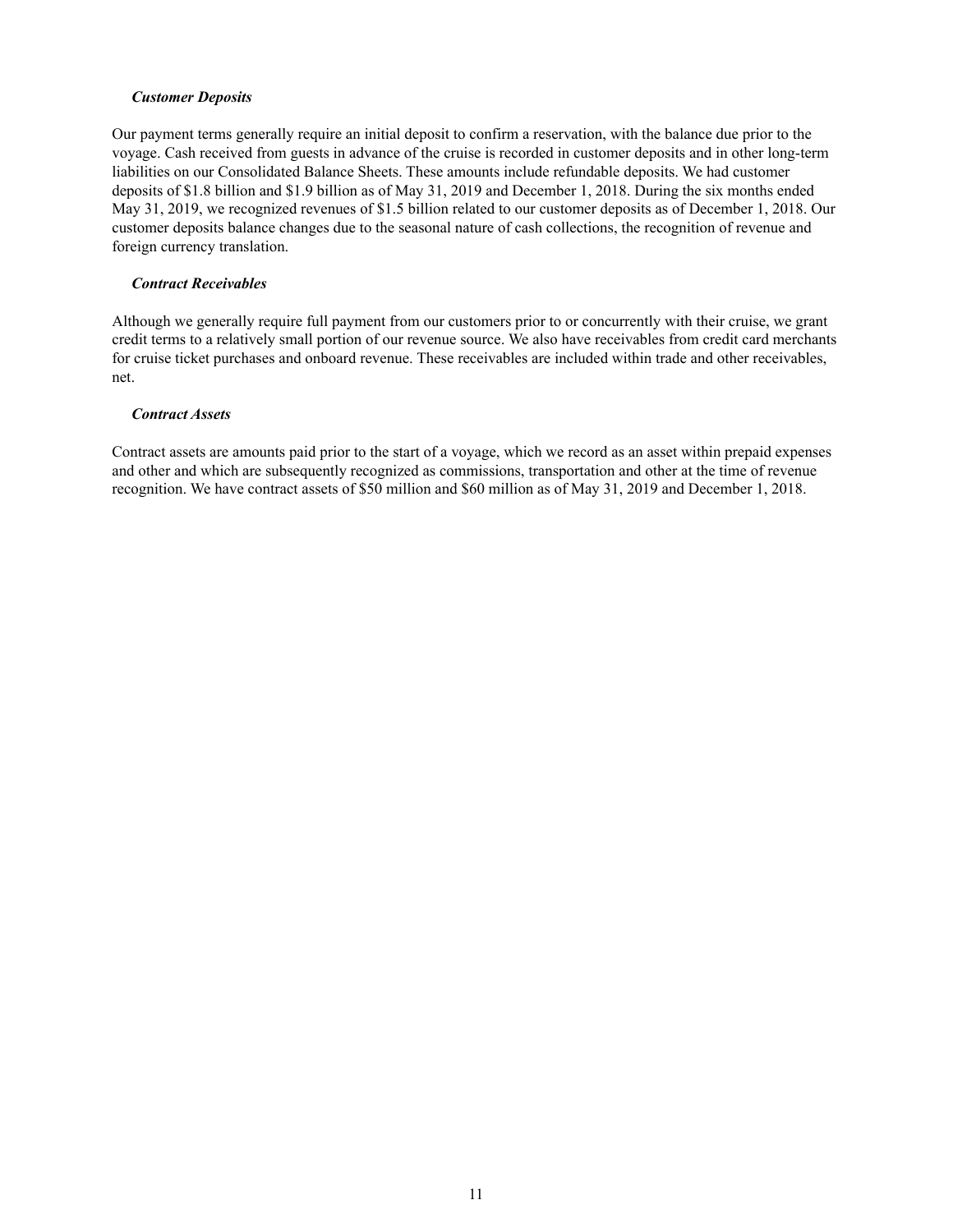# **NOTE 3 - Property and Equipment**

| (in millions)                           |        |
|-----------------------------------------|--------|
| At November 30, 2018                    | 12,985 |
| Foreign currency translation adjustment | (281)  |
| Additions                               | 1,993  |
| Disposals                               | (99)   |
| Depreciation                            | (355)  |
| At May 31, 2019                         | 14,243 |

In March 2019, we sold and transferred an NAA segment 1,680-passenger capacity ship.

In April 2019, we sold and transferred an NAA segment 1,260-passenger capacity ship.

## **NOTE 4 - Goodwill**

| <i>(in millions)</i>                    |     |
|-----------------------------------------|-----|
| At November 30, 2018                    | 595 |
| Foreign currency translation adjustment |     |
| At May 31, 2019                         | 584 |

At July 31, 2018, we performed our annual goodwill impairment reviews and no goodwill was impaired.

The determination of our cruise brands' goodwill fair values includes numerous assumptions that are subject to various risks and uncertainties. We believe that we have made reasonable estimates and judgments. A change in the conditions, circumstances or strategy, including decisions about the allocation of new ships amongst brands and the transfer of ships between brands (influencing fair values in the future), may result in a need to recognize an impairment charge.

# **NOTE 5 - Unsecured Debt**

At May 31, 2019, our short-term borrowings consisted of euro-denominated commercial paper of \$480 million. For the six months ended May 31, 2019 and 2018, we had no borrowings and repayments of commercial paper with original maturities greater than three months.

In February 2019, we borrowed \$587 million under a euro-denominated export credit facility due in semi-annual installments through 2031. We also entered into an \$899 million export credit facility, which may be drawn in euro or U.S. dollars in 2023 and will be due in semi-annual installments through 2035. The interest rate on this export credit facility can be fixed or floating, at our discretion.

In March 2019, we borrowed \$283 million under two euro-denominated floating rate bank loans due in 2023.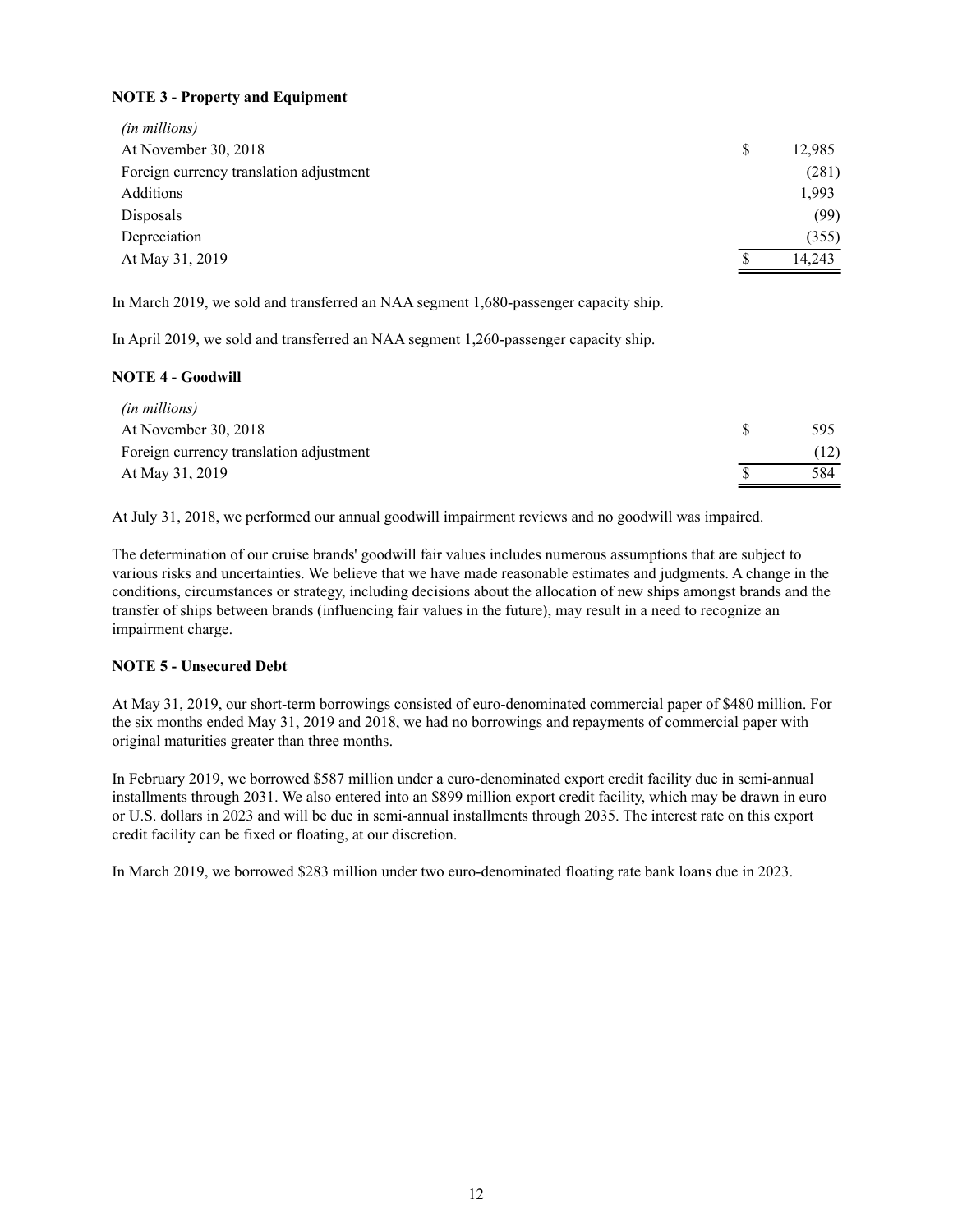## **NOTE 6 - Ship Commitments**

At May 31, 2019, we had eight ships under contract for construction. The estimated total future commitments, including the contract prices with the shipyards, design and engineering fees, capitalised interest, construction oversight costs and various owner supplied items are as follows:

| (in millions) | May 31, 2019 |
|---------------|--------------|
| Fiscal        |              |
| 2019          | \$<br>1,486  |
| 2020          | 1,901        |
| 2021          | 2,068        |
| 2022          | 1,691        |
| 2023          | 969          |
| Total         | 8,116<br>\$. |

### **NOTE 7 - Contingencies**

In the normal course of our business, various claims and lawsuits have been filed or are pending against us. Most of these claims and lawsuits, or any settlement of claims and lawsuits, are covered by insurance and the maximum amount of our liability, net of any insurance recoverables, is typically limited to our self-insurance retention levels. We believe the ultimate outcome of these claims, lawsuits, and settlements, as applicable, each and in the aggregate, will not have a material impact on our consolidated financial statements.

### **NOTE 8 - Dividends**

|                                      | <b>Ouarters Ended</b> |      |        |      |  |  |  |  |  |  |
|--------------------------------------|-----------------------|------|--------|------|--|--|--|--|--|--|
| (in millions, except per share data) | <b>February 28</b>    |      | May 31 |      |  |  |  |  |  |  |
| <u>2019</u>                          |                       |      |        |      |  |  |  |  |  |  |
| Dividends declared per share         | S                     | 0.50 | -8     | 0.50 |  |  |  |  |  |  |
| Dividend declarations                | \$                    | 95   | - \$   | 95   |  |  |  |  |  |  |
| 2018                                 |                       |      |        |      |  |  |  |  |  |  |
| Dividends declared per share         | \$                    | 0.45 | - \$   | 0.50 |  |  |  |  |  |  |
| Dividend declarations                | \$                    | 93   |        | 104  |  |  |  |  |  |  |

### **NOTE 9 - Segment Information**

As previously discussed, within the DLC arrangement the most appropriate presentation of Carnival plc's results and financial position is by reference to the DLC Financial Statements. The operating segments are reported on the same basis as the internally reported information that is provided to the chief operating decision maker ("CODM"), who is the President and Chief Executive Officer of Carnival Corporation and Carnival plc. The CODM assesses performance and makes decisions to allocate resources for Carnival Corporation & plc based upon review of the results across all of the segments. Carnival Corporation & plc has four reportable segments comprised of (1) North America and Australia cruise operations ("NAA"), (2) Europe and Asia cruise operations ("EA"), (3) Cruise Support and (4) Tour and Other.

The operating segments within each of the NAA and EA reportable segments have been aggregated based on the similarity of their economic and other characteristics, including geographic guest sourcing. The Cruise Support segment represents Carnival Corporation & plc's portfolio of leading port destinations and other services, all of which are operated for the benefit of its cruise brands. The Tour and Other segment represents the hotel and transportation operations of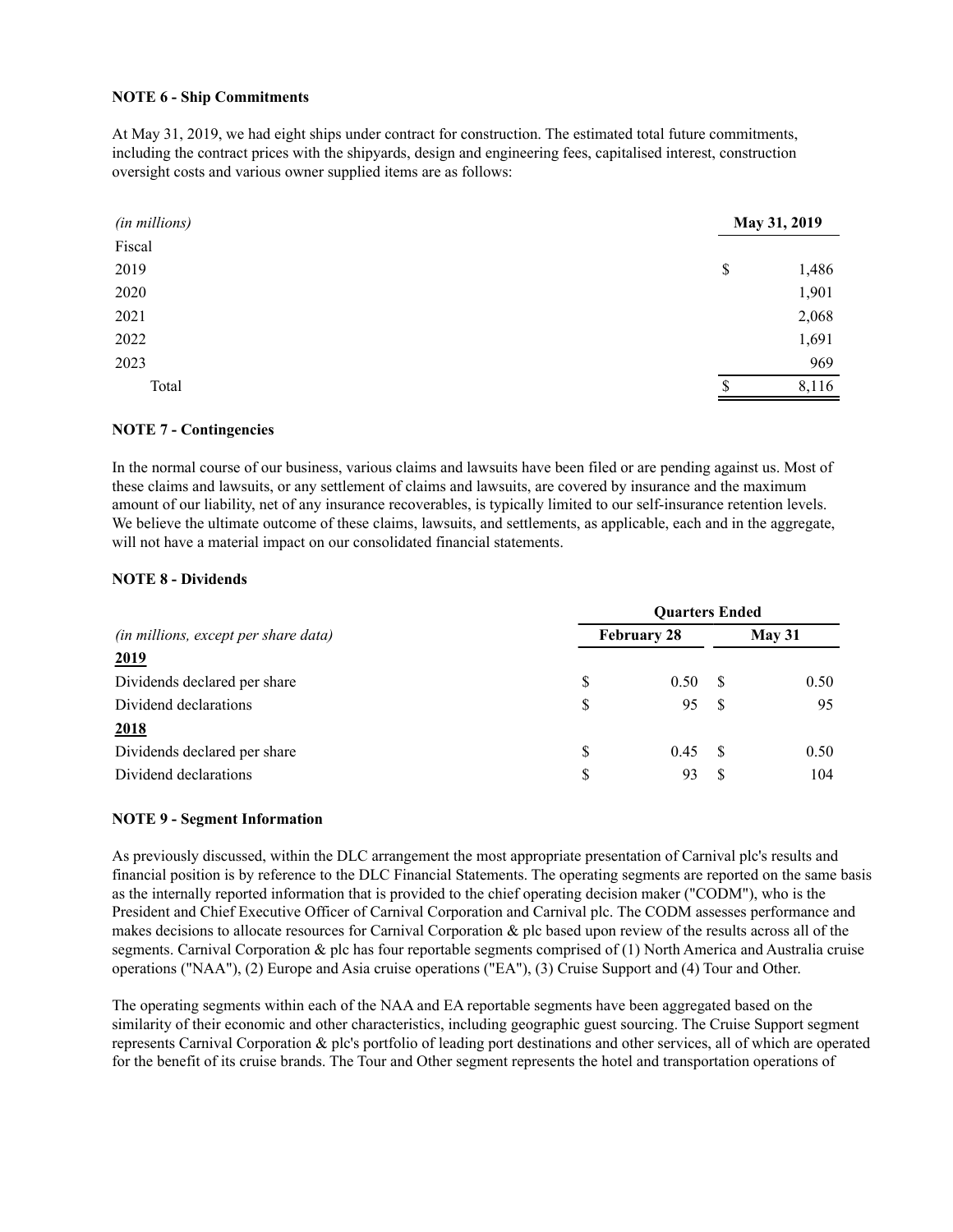Holland America Princess Alaska Tours and other operations.

|                                                                             |    |                 |               | Six Months Ended May 31,           |               |                               |    |                                     |    |                                        |  |  |
|-----------------------------------------------------------------------------|----|-----------------|---------------|------------------------------------|---------------|-------------------------------|----|-------------------------------------|----|----------------------------------------|--|--|
| (in millions)                                                               |    | <b>Revenues</b> |               | Operating<br>costs and<br>expenses |               | Selling and<br>administrative |    | Depreciation<br>and<br>amortisation |    | Operating<br>income<br>$(\text{loss})$ |  |  |
| 2019                                                                        |    |                 |               |                                    |               |                               |    |                                     |    |                                        |  |  |
| <b>NAA</b>                                                                  | \$ | 6,239           | <sup>\$</sup> | 4,043                              | <sup>\$</sup> | 695                           | \$ | 667                                 | \$ | 833                                    |  |  |
| EA                                                                          |    | 3,087           |               | 2,108                              |               | 390                           |    | 318                                 |    | 270                                    |  |  |
| Cruise Support                                                              |    | 86              |               | 60                                 |               | 152                           |    | 55                                  |    | (180)                                  |  |  |
| Tour and Other                                                              |    | 99              |               | 90                                 |               | 13                            |    | 19                                  |    | (22)                                   |  |  |
| Carnival Corporation & plc<br>$- U.S. GAAP$                                 |    | 9,511           |               | 6,301                              |               | 1,250                         |    | 1,059                               |    | 902                                    |  |  |
| Carnival Corporation, U.S. GAAP vs<br>IFRS differences and eliminations (a) |    | (5, 438)        |               | (3,330)                            |               | (796)                         |    | (699)                               |    | (613)                                  |  |  |
| Carnival plc - IFRS                                                         | \$ | 4,073           | \$            | 2,971                              | $\mathcal{S}$ | 454                           | \$ | 359                                 | \$ | 289                                    |  |  |
| 2018                                                                        |    |                 |               |                                    |               |                               |    |                                     |    |                                        |  |  |
| <b>NAA</b>                                                                  | \$ | 5,519           | \$            | 3,405                              | \$            | 705                           | \$ | 617                                 | \$ | 793                                    |  |  |
| EA                                                                          |    | 2,952           |               | 1,892                              |               | 379                           |    | 316                                 |    | 364                                    |  |  |
| Cruise Support                                                              |    | 63              |               | 43                                 |               | 119                           |    | 48                                  |    | (147)                                  |  |  |
| Tour and Other                                                              |    | 55              |               | 50                                 |               | 17                            |    | 19                                  |    | (31)                                   |  |  |
| Carnival Corporation & plc<br>$- U.S. GAAP$                                 |    | 8,589           |               | 5,390                              |               | 1,221                         |    | 1,000                               |    | 978                                    |  |  |
| Carnival Corporation, U.S. GAAP vs<br>IFRS differences and eliminations (a) |    | (4,663)         |               | (2,633)                            |               | (764)                         |    | (633)                               |    | (633)                                  |  |  |
| Carnival plc - IFRS                                                         | \$ | 3,926           | \$            | 2,757                              | $\mathcal{S}$ | 457                           | \$ | 367                                 | \$ | 345                                    |  |  |

(a) Carnival Corporation consists primarily of cruise brands that do not form part of the Group; however, these brands are included in Carnival Corporation & plc and thus represent substantially all of the reconciling items. The U.S. GAAP vs IFRS accounting differences principally relate to differences in the carrying value of goodwill and other intangibles, ships and related depreciation expenses. The eliminations include ship charters between Carnival Corporation and the Group.

Revenue by geographic areas, which are based on where our guests are sourced, were as follows:

| (in millions)      | <b>Six Months Ended</b><br>May 31, 2019 |       |  |  |  |  |  |
|--------------------|-----------------------------------------|-------|--|--|--|--|--|
| North America      | \$                                      | 256   |  |  |  |  |  |
| Europe             |                                         | 2,453 |  |  |  |  |  |
| Australia and Asia |                                         | 1,126 |  |  |  |  |  |
| Other              |                                         | 238   |  |  |  |  |  |
|                    |                                         | 4,073 |  |  |  |  |  |
|                    |                                         |       |  |  |  |  |  |

### **NOTE 10 - Related Party Transactions**

There have been no changes in the six months ended May 31, 2019 to the nature of the related party transactions described in the Group IFRS financial statements for the year ended November 30, 2018 that have a material effect on the financial position or results of operations of the Group. All amounts owed to the Carnival Corporation group are unsecured and repayable on demand.

During the six months ended May 31, 2019, Holland America Line and Princess Cruises purchased land tours from us totaling \$16 million (\$17 million in 2018) and packaged these land tours for sale with their cruises. In addition, during each of the six months ended May 31, 2019 and 2018, we sold pre- and post-cruise vacations, shore excursions and transportation services to the Carnival Corporation group.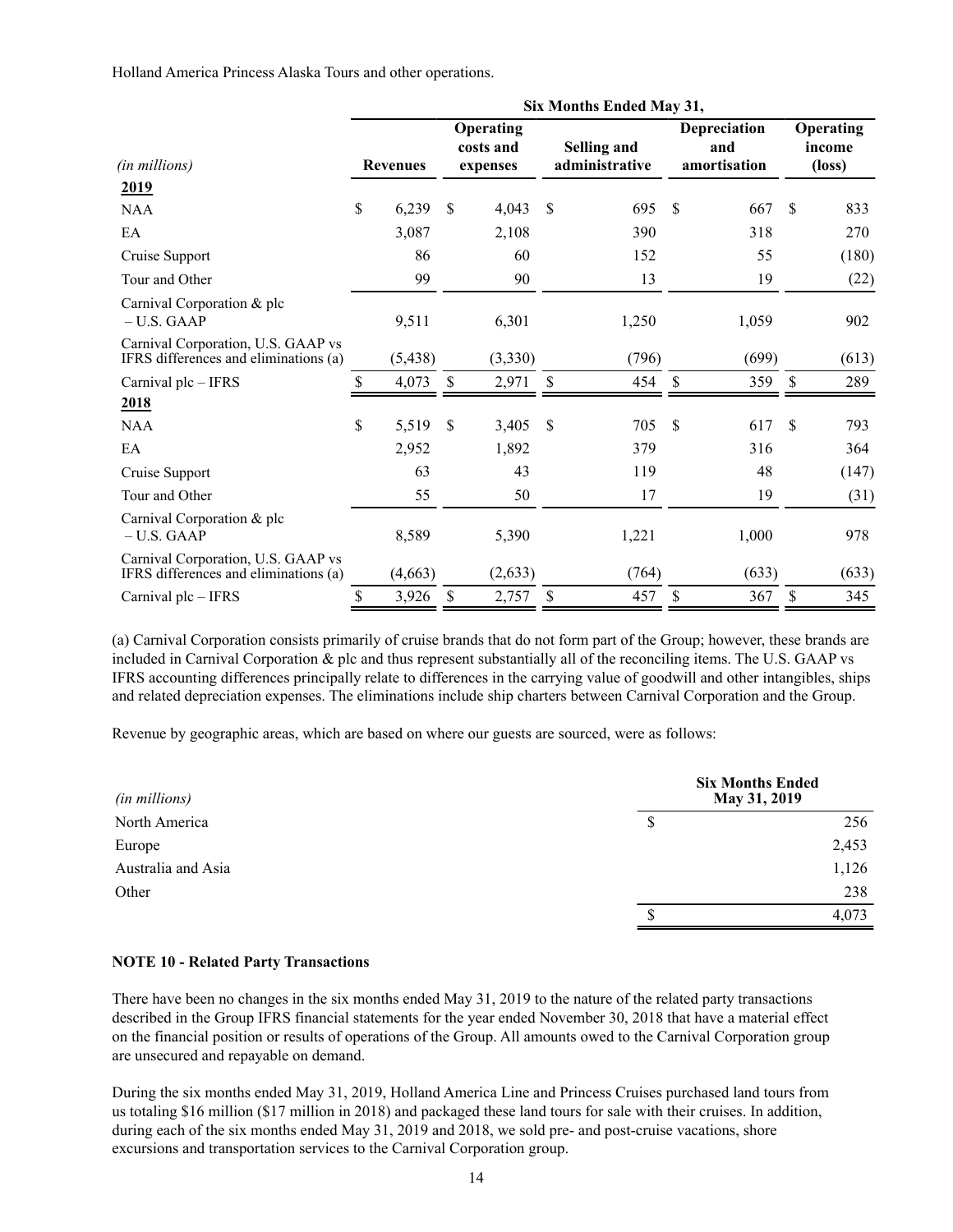During the six months ended May 31, 2019 and 2018, Carnival plc had ship charter agreements with Princess Cruises and Carnival Cruise Line for ships operating in Australia and/or Asia. Princess Cruises and Carnival Cruise Line are subsidiaries of Carnival Corporation. The total charter expense for the six months ended May 31, 2019 were \$333 million (\$362 million in 2018), which was included in other ship operating expenses.

At May 31, 2019 and November 30, 2018, Carnival Corporation owned 1.0 million or 0.4% of Carnival plc's ordinary shares, which are non-voting. At May 31, 2019 and November 30, 2018 Carnival Investments Limited ("CIL"), a wholly-owned subsidiary of Carnival Corporation, owned 24.9 million or 11.5% of Carnival plc's ordinary shares, which are also non-voting. During the six months ended May 31, 2019, Carnival Corporation and CIL received dividends on their Carnival plc ordinary shares in the aggregate amount of \$26 million.

During the six months ended May 31, 2019, Carnival plc continued to provide a guarantee to the Merchant Navy Officers Pension Fund for certain employees who have transferred from Carnival plc to a subsidiary of Carnival Corporation.

Within the DLC arrangement, there are instances where the Group provides services to Carnival Corporation group companies and also where Carnival Corporation group companies provide services to the Group.

# **NOTE 11 - Principal Risks and Uncertainties**

The principal risks and uncertainties affecting our business activities are included in Item 4. Risk Management and/ or Mitigation of Principal Risks of our 2018 Strategic Report and remain the same.

## **NOTE 12 - Seasonality**

Our revenues from the sale of passenger tickets are seasonal. Historically, demand for cruises has been greatest during our third quarter, which includes the Northern Hemisphere summer months. This higher demand during the third quarter results in higher ticket prices and occupancy levels and, accordingly, the largest share of our operating income is earned during this period. The seasonality of our results also increases due to ships being taken out-ofservice for maintenance, which we schedule during non-peak demand periods. In addition, substantially all of Holland America Princess Alaska Tours' revenue and net income is generated from May through September in conjunction with the Alaska cruise season.

## **NOTE 13 - Fair Value Measurements and Derivative Instruments and Hedging Activities**

## **Fair Value Measurements**

Fair value is defined as the amount that would be received for selling an asset or paid to transfer a liability in an orderly transaction between market participants at the measurement date and is measured using inputs in one of the following three categories:

- Level 1 measurements are based on unadjusted quoted prices in active markets for identical assets or liabilities that we have the ability to access. Valuation of these items does not entail a significant amount of judgment.
- Level 2 measurements are based on quoted prices for similar assets or liabilities in active markets, quoted prices for identical or similar assets or liabilities in markets that are not active or market data other than quoted prices that are observable for the assets or liabilities.
- Level 3 measurements are based on unobservable data that are supported by little or no market activity and are significant to the fair value of the assets or liabilities.

Considerable judgment may be required in interpreting market data used to develop the estimates of fair value. Accordingly, certain estimates of fair value presented herein are not necessarily indicative of the amounts that could be realized in a current or future market exchange.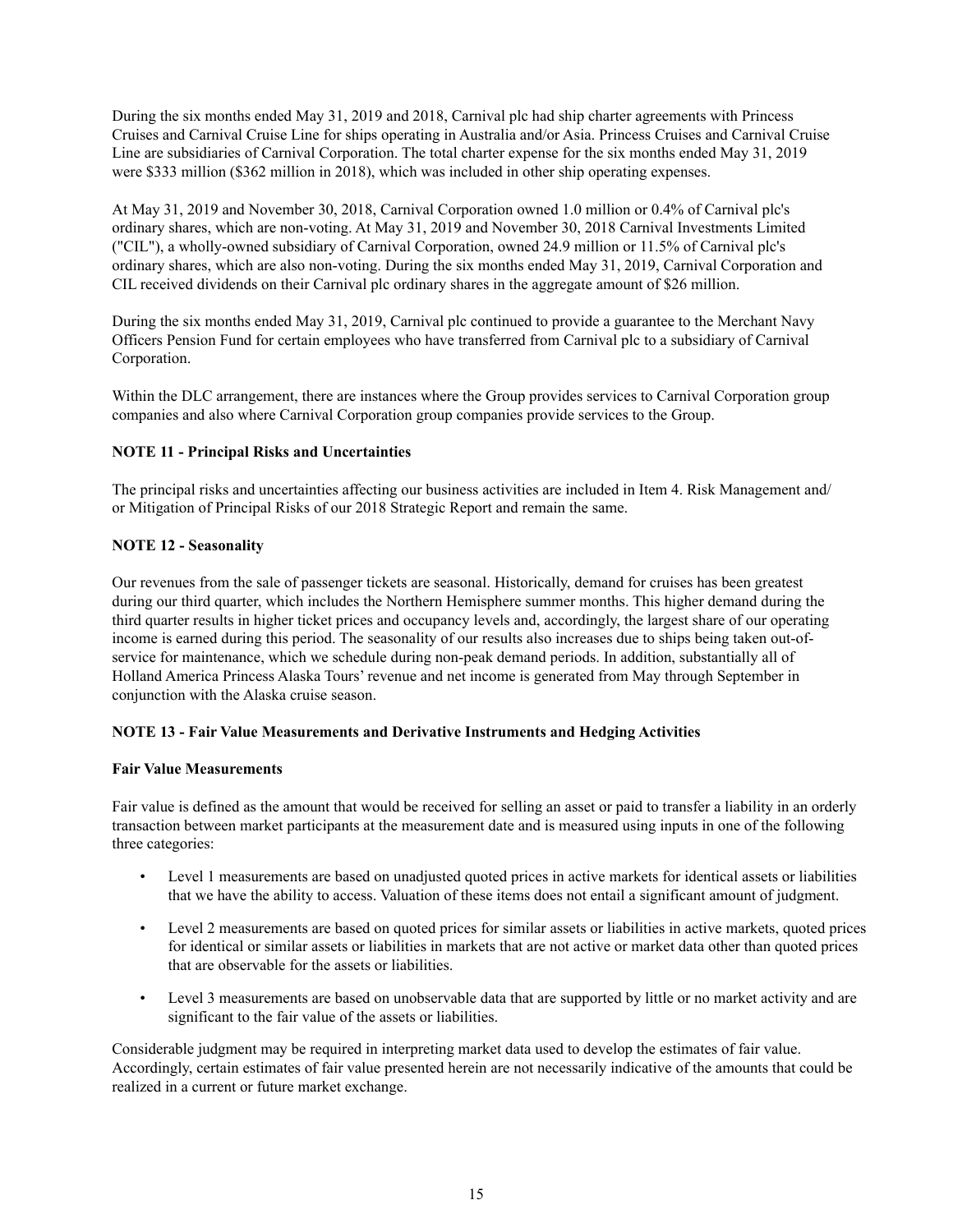### *Financial Instruments that are not Measured at Fair Value on a Recurring Basis*

|                            | May 31, 2019      |                   |     |       |      |       |              |                   |     | <b>November 30, 2018</b> |      |       |      |       |    |       |  |  |
|----------------------------|-------------------|-------------------|-----|-------|------|-------|--------------|-------------------|-----|--------------------------|------|-------|------|-------|----|-------|--|--|
|                            | <b>Fair Value</b> |                   |     |       |      |       |              | <b>Fair Value</b> |     |                          |      |       |      |       |    |       |  |  |
| (in millions)              |                   | Carrying<br>Value |     | Level |      | Level |              | Level             |     | Carrying<br>Value        |      | Level |      | Level |    | Level |  |  |
| <b>Assets</b>              |                   |                   |     |       |      |       |              |                   |     |                          |      |       |      |       |    |       |  |  |
| Long-term other assets (a) | \$.               | 122               | \$. |       | - \$ |       | <sup>S</sup> | 122               | -\$ | 63                       | - \$ |       | - \$ |       |    | 62    |  |  |
| Total                      |                   | 122               | \$. |       | S    |       | \$.          | 122               | -S  | 63                       | \$.  |       | -S   |       |    | 62    |  |  |
| <b>Liabilities</b>         |                   |                   |     |       |      |       |              |                   |     |                          |      |       |      |       |    |       |  |  |
| Fixed rate debt (b)        | \$                | 1.001             | \$  |       | S    | 1,032 | - \$         |                   | -8  | 710                      | \$.  |       | \$.  | 737   | -S |       |  |  |
| Floating rate debt (b)     |                   | 2,386             |     |       |      | 2,410 |              |                   |     | 2,322                    |      |       |      | 2,338 |    |       |  |  |
| Total                      |                   | 3,387             |     |       |      | 3,442 |              |                   |     | 3,032                    |      |       |      | 3,075 |    |       |  |  |

(a) Long-term other assets is comprised of notes receivable. The fair value of our Level 3 notes receivable was estimated using risk-adjusted discount rates.

(b) The debt amounts above do not include the impact of interest rate swaps or debt issuance costs. The fair values of our debt were estimated based on appropriate market interest rates being applied to this debt.

### *Financial Instruments that are Measured at Fair Value on a Recurring Basis*

|                                  | May 31, 2019   |     |         |                          |              |  | <b>November 30, 2018</b> |     |          |    |                |  |  |
|----------------------------------|----------------|-----|---------|--------------------------|--------------|--|--------------------------|-----|----------|----|----------------|--|--|
| (in millions)                    | <b>Level 1</b> |     | Level 2 |                          | Level 3      |  | <b>Level 1</b>           |     | Level 2  |    | <b>Level</b> 3 |  |  |
| <b>Assets</b>                    |                |     |         |                          |              |  |                          |     |          |    |                |  |  |
| Cash and cash equivalents        |                | 266 |         |                          |              |  | <sup>S</sup>             | 368 | <b>S</b> |    |                |  |  |
| Total                            |                | 266 |         | $\overline{\phantom{a}}$ |              |  | \$.                      | 368 |          |    |                |  |  |
| <b>Liabilities</b>               |                |     |         |                          |              |  |                          |     |          |    |                |  |  |
| Derivative financial instruments |                |     |         | 14                       | $\mathbf{s}$ |  | $\sim$ S                 |     |          | 14 |                |  |  |
| Total                            |                |     |         | 14                       | \$.          |  | \$.                      |     |          | 14 |                |  |  |

### **Derivative Instruments and Hedging Activities**

| (in millions)                                 | <b>Balance Sheet Location</b> | May 31, 2019 |    |    | November 30,<br>2018 |  |  |
|-----------------------------------------------|-------------------------------|--------------|----|----|----------------------|--|--|
| Derivative liabilities                        |                               |              |    |    |                      |  |  |
| Derivatives designated as hedging instruments |                               |              |    |    |                      |  |  |
| Interest rate swaps (a)                       | Accrued liabilities and other | S            |    | 5S |                      |  |  |
|                                               | Other long-term liabilities   |              |    |    | Q                    |  |  |
| Total derivative liabilities                  |                               |              | 14 |    | 14                   |  |  |

(a) We have euro interest rate swaps designated as cash flow hedges whereby we receive floating interest rate payments in exchange for making fixed interest rate payments. These interest rate swap agreements effectively changed \$267 million at May 31, 2019 (\$298 million at November 30, 2018) of EURIBOR-based floating rate euro debt to fixed rate euro debt. At May 31, 2019, these interest rate swaps settle through March 2025.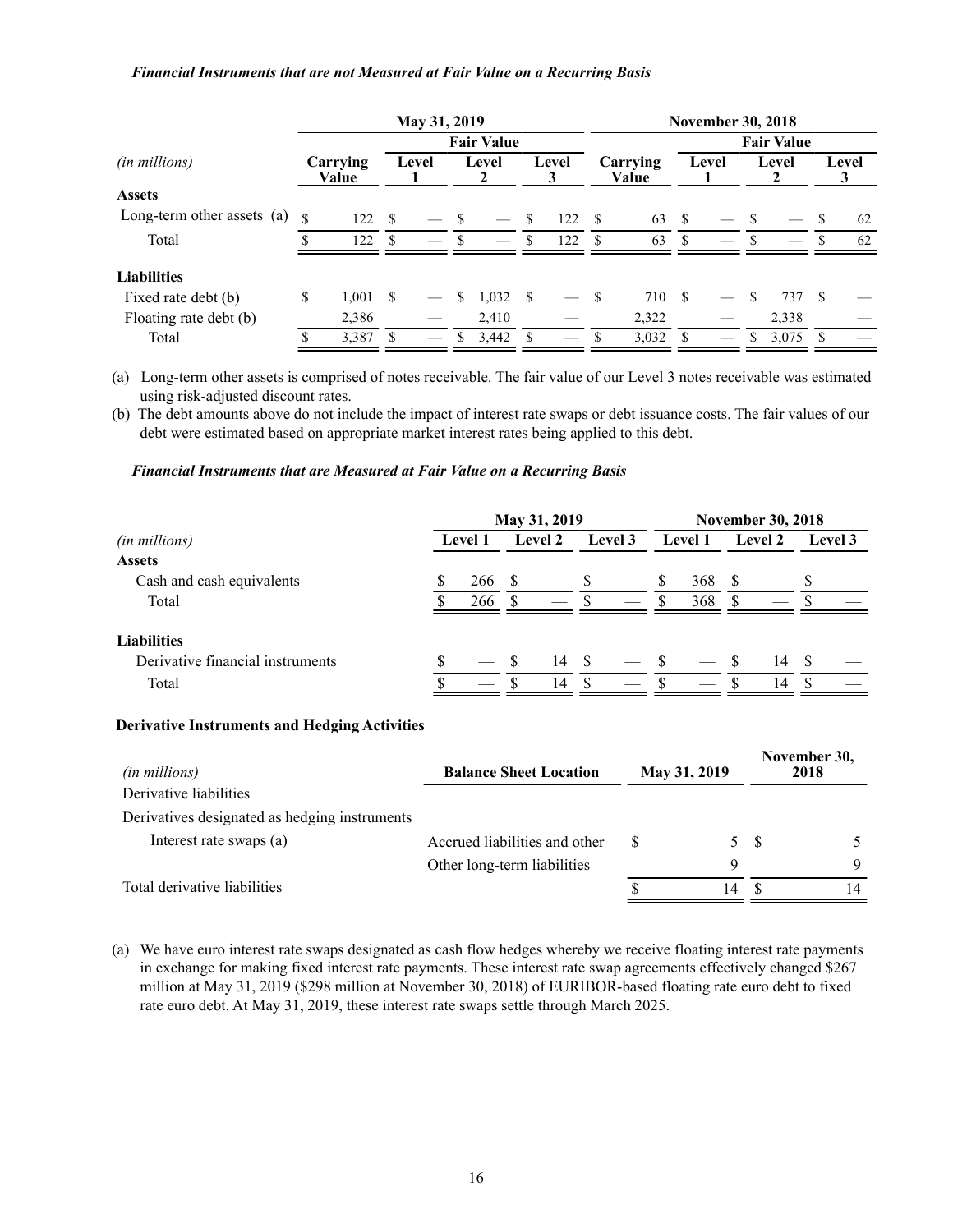Our derivative contracts include rights of offset with our counterparties.

|               |                          |    |                                                           |    | May 31, 2019                                                                          |    |                                                                                          |    |                    |  |  |
|---------------|--------------------------|----|-----------------------------------------------------------|----|---------------------------------------------------------------------------------------|----|------------------------------------------------------------------------------------------|----|--------------------|--|--|
| (in millions) | <b>Gross</b><br>Amounts  |    | Gross<br>Amounts<br>Offset in the<br><b>Balance Sheet</b> |    | <b>Total Net</b><br><b>Amounts</b><br>Presented in the<br><b>Balance Sheet</b>        |    | <b>Gross</b><br><b>Amounts</b><br>not Offset<br>in the<br><b>Balance</b><br><b>Sheet</b> |    | <b>Net Amounts</b> |  |  |
| Assets        | \$                       | S  |                                                           | S  |                                                                                       | \$ |                                                                                          |    |                    |  |  |
| Liabilities   | \$<br>14                 | S  |                                                           | \$ | 14                                                                                    | S  |                                                                                          | \$ | 14                 |  |  |
|               | <b>November 30, 2018</b> |    |                                                           |    |                                                                                       |    |                                                                                          |    |                    |  |  |
|               | <b>Gross</b><br>Amounts  |    | Gross<br>Amounts<br>Offset in the<br><b>Balance Sheet</b> |    | <b>Total Net</b><br><b>Amounts</b><br><b>Presented in the</b><br><b>Balance Sheet</b> |    | Gross<br>Amounts<br>not Offset<br>in the<br><b>Balance</b><br><b>Sheet</b>               |    | <b>Net Amounts</b> |  |  |
| Assets        | \$                       | \$ |                                                           | \$ |                                                                                       | \$ |                                                                                          |    |                    |  |  |
| Liabilities   | \$<br>14                 | S  |                                                           | \$ | 14                                                                                    | S  |                                                                                          | \$ | 14                 |  |  |

The effect of our derivatives qualifying and designated as hedging instruments recognized in other comprehensive income and in income was as follows:

|                                                                     | Six Months Ended May 31, |         |      |  |  |  |  |  |
|---------------------------------------------------------------------|--------------------------|---------|------|--|--|--|--|--|
| <i>(in millions)</i>                                                |                          | 2019    | 2018 |  |  |  |  |  |
| Gains (losses) recognized in reserves:                              |                          |         |      |  |  |  |  |  |
| Interest rate swaps – cash flow hedges                              |                          | $-$ \$  |      |  |  |  |  |  |
| Gains (losses) reclassified from reserves – cash flow hedges:       |                          |         |      |  |  |  |  |  |
| Interest rate swaps – Interest expense, net of capitalized interest |                          | $(3)$ S | (3)  |  |  |  |  |  |

There are no credit risk related contingent features in our derivative agreements. The amount of estimated cash flow hedges' unrealized gains and losses that are expected to be reclassified to earnings in the next twelve months is not significant.

# **NOTE 14 - Reserves and Other Equity Activity**

Effective August 27, 2018, Carnival Corporation & plc approved a modification of the general authorization to repurchase Carnival Corporation common stock and/or Carnival plc ordinary shares (the "Repurchase Program"), which replenished the remaining authorized repurchases at the time of the approval to \$1.0 billion. During the six months ended May 31, 2019, we repurchased 5.4 million shares of Carnival plc ordinary shares and 0.6 million shares of Carnival Corporation common stock for \$282 million and \$26 million, respectively, under the Repurchase Program. At May 31, 2019, the remaining availability under the Repurchase Program was \$419 million. The Repurchase Program does not have an expiration date and may be discontinued by Carnival Corporation & plc's Boards of Directors at any time.

### **NOTE 15 - Supplemental Cash Flow Information**

For the six months ended May 31, 2019 and 2018, we issued notes receivable upon sale of ships of \$104 million and \$35 million.

### **NOTE 16 - Responsibility Statement**

The Directors confirm that to the best of their knowledge the Interim Financial Statements included as Schedule D to this release have been prepared in accordance with IAS 34 as adopted by the European Union, and that the half